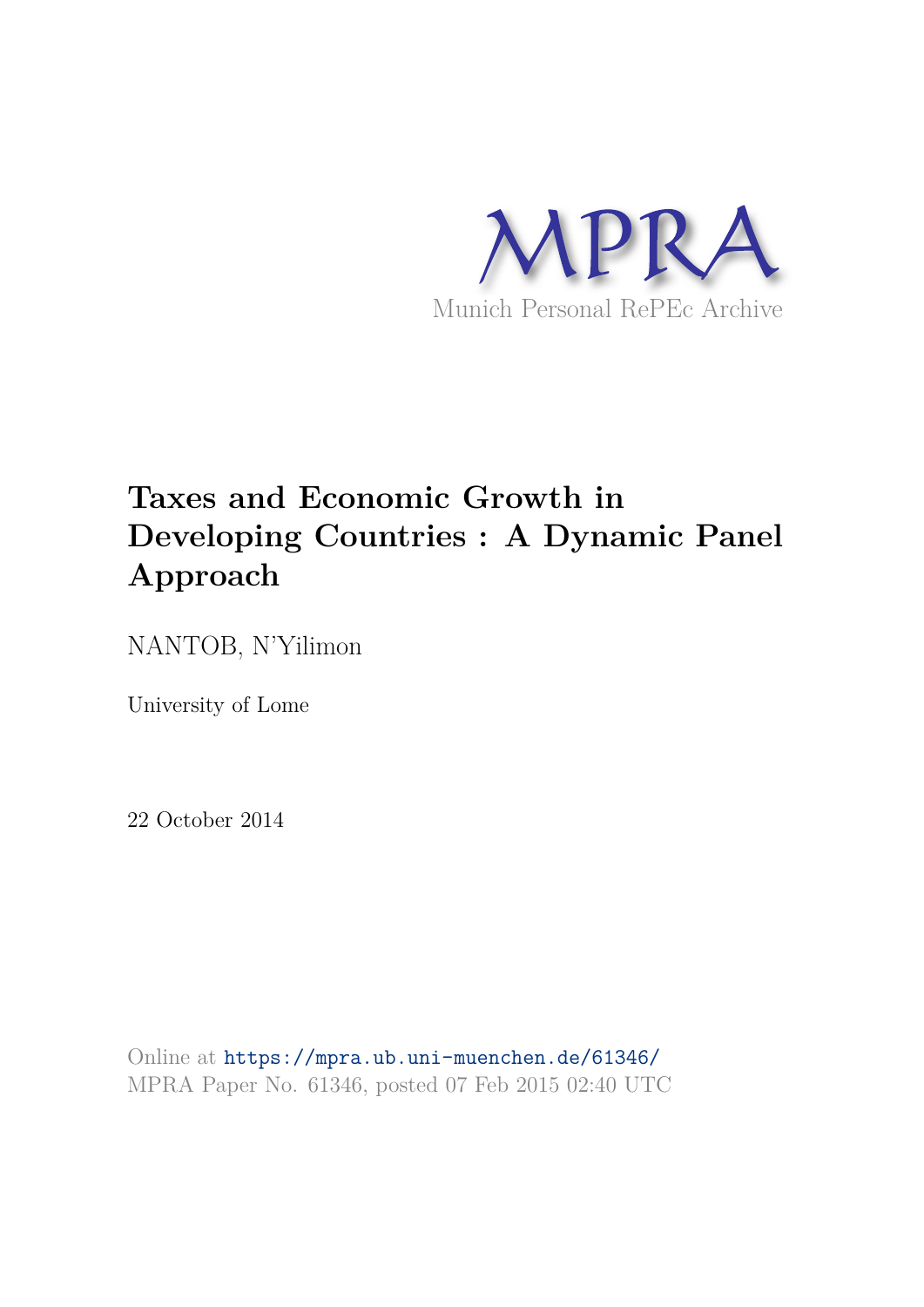## **Taxes and Economic Growth in Developing Countries : A Dynamic Panel Approach**

**N'Yilimon NANTOB**

*University of Lome, Togo Email: nyilimon@yahoo.fr*

#### **Abstract**

*This paper looks at the effects of taxes increase on economic growth of 47 developing countries. In developing countries, there is no magic tax strategy to encourage economic growth. Some countries with high tax burdens have high growth rates and some countries with low tax burdens have low growth rates. Despite much theoretical and empirical inquiry as well as political and policy controversy, no simple answer exists concerning the relationship of taxes on economic growth in developing countries. The research takes an empirical approach to analyze the effects of four types of taxes namely taxes revenue, taxes on goods and services, taxes on income, profits, and capital gains and taxes on international trade on economic growth. Mobilizing a dynamic panel data over the period 2000– 2012 and using the system GMM estimator to address endogeneity issues, the econometric results yield that (i) there is a non-linear relationship between taxes revenue and economic growth, specifically, these taxes increase economic growth at short run and this effect then increases over time as these taxes increase, and (ii) there is a nonlinear (U-shaped) relationship between taxes on income, profits and capital gains, taxes on international trade and economic growth, specifically, these taxes lower economic growth at short run and these effects then diminish over time as these taxes increase.* 

**JEL CODES**: C33; H20; H21; H27; O40.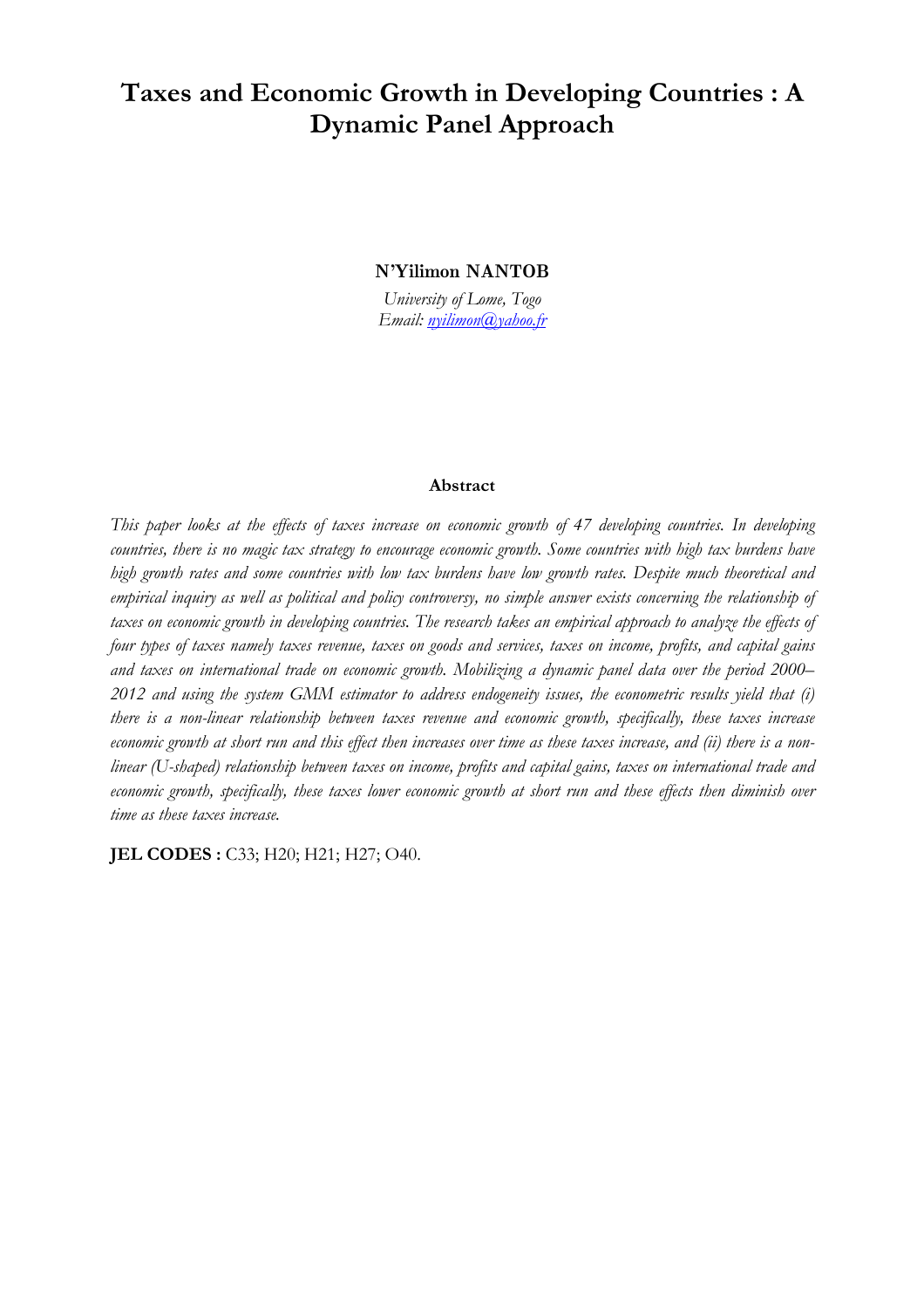#### **1. Introduction**

Although specific tax policy decisions normally are (and should be) debated and contested, there is considerable agreement at the international level about what are the important tax issues and appropriate tax policy directions for developing countries (Fjeldstad, 2013). Much of this relative consensus is reflected in the IMF's latest policy statement "*Revenue Mobilization in Developing Countries*" (IMF, 2011). Thus, Fjeldstad (2013) thinks that an effective tax system is considered central for sustainable development because it can mobilize the domestic revenue base as a key mechanism for developing countries to escape from aid or single natural resource dependency.

Intensified competition between countries and increasing demand for publicly financed services pressure countries' tax systems to be designed in efficient ways. In order to design efficient tax systems it is crucial to know how distortive and harmful different taxes are to economic growth. Even in developed countries with stable, long-established tax systems and excellent data, there is still much we do not understand about the complex subject of the effects of taxation on growth. Our understanding of the relationship of tax on growth in developing countries is even less complete. According to Gordon and Li (2005), tax policies seen in developing countries are much more puzzling on many dimensions, given the sharp contrast between these policies and both those seen in developed countries and those forecast in the optimal tax literature.

Sure enough, there is no magic tax strategy to encourage economic growth in developing countries. Some countries with high tax burdens have high growth rates and some countries with low tax burdens have low growth rates. Despite much theoretical and empirical inquiry as well as political and policy controversy, no simple answer exists concerning the relationship of tax on economic growth especially in developing countries.

Theoretical literature suggests that tax have a negative effect on economic growth. Thus, high tax rates diminish economic growth. The reason for this is that higher rates may be more distortionary and hence impact growth negatively while lower rates may generate revenues that are spent in productive ways. However, the empirical literature suggests both direct and inverse relationship between tax burdens and rates of growth. Sure enough, higher tax burden can decrease or elevate the rate of economic growth. Thus, future economic output may be higher with the optimal rate of taxation and hence future tax revenues would be higher with a lower rate of taxation.

Recent studies (Skinner, 1988; Easterly and Robelo, 1993; Padda and Akram, 2009; Worlu and Emeka, 2012; Bujang et *al*., 2013; Canavire-Bacarreza et *al*., 2013; etc.) analyzed the empirical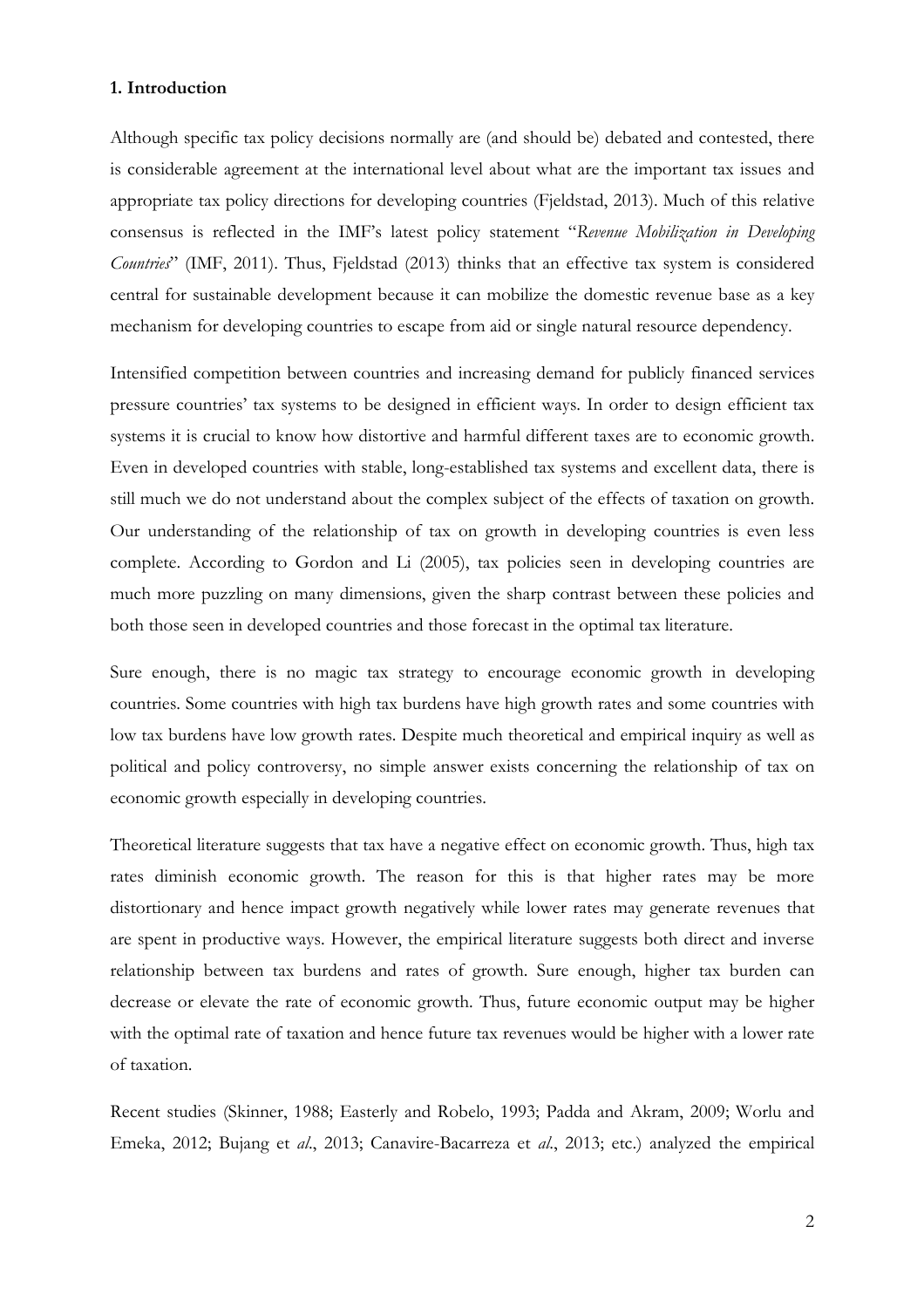effets of taxes on economic growth in developing countries and are obtain non consensual clear results as the theory suggests.

Skinner (1988) used data from African countries to conclude that income, corporate, and import taxation led to greater reductions in output growth than average export and sales taxation. Easterly and Robelo (1993) use growth model and sample includes 32 developing countries to experiment with a method of obtaining average marginal income tax rates that combines information on statutory rates with the amount of tax revenue collected and with data on income distribution. As they would expect, there is a positive correlation between their income weighted average marginal tax rates and the level of real per capita income. This simply reflects the fact that developed economies tend to rely more on income taxes than less developed countries. As for them, Padda and Akram (2009) tests whether tax policies conducted by Pakistan, India and Sri Lanka have transitory or permanent effect on their economic growth over the period 1973– 2008 and they find that the impact of tax rate changes is transitory and negative for short-term in Pakistan and India but for Sri Lanka its positive for first year and thereafter it has also negative effect on economic growth. By examining the impact of tax revenue on the economic growth of Nigeria judging from its impact on infrastructural development from 1980 to 2007, Worlu and Emeka (2012) find that tax revenue stimulates economic growth through infrastructural development. However, Bujang et *al*. (2013) investigates the long-run relationship between tax structure and economic growth and the other economic indicators via panel unit root tests and panel cointegration analysis in developing and high-income Organisation for Economic Cooperation and Development (OECD) countries. Panel cointegration test reveal that there is no long-run cointegrating relationship between tax structure and both of GDP and gross saving in developing countries. Moerover, Canavire-Bacarreza et *al*. (2013) evaluate the effect of the most important tax instruments of Latin American countries (personal income tax, corporate income tax, general taxes on goods and services, including value added and other sales taxes, and revenues from natural resource) on economic growth using vector autoregressive techniques, and for close to the entire region and a worldwide sample of developing and developed countries using panel data estimation. They find that, for the most part, personal income tax does not have the expected negative effect on economic growth in Latin America. They also find small negative effects of corporate income tax on growth for individual countries, specifically Argentina, Mexico, and Chile. Finally, their results suggest that greater reliance on consumption taxes has significant positive effects on growth in Latin American in general.

In practice, most of the taxes are distortionary in the opposed direction from fixed taxes; ceteris paribus, they have therefore tendency to deform resource allocation through their impact on saving and investment. However, the act that they have or not a perverse effect on growth in the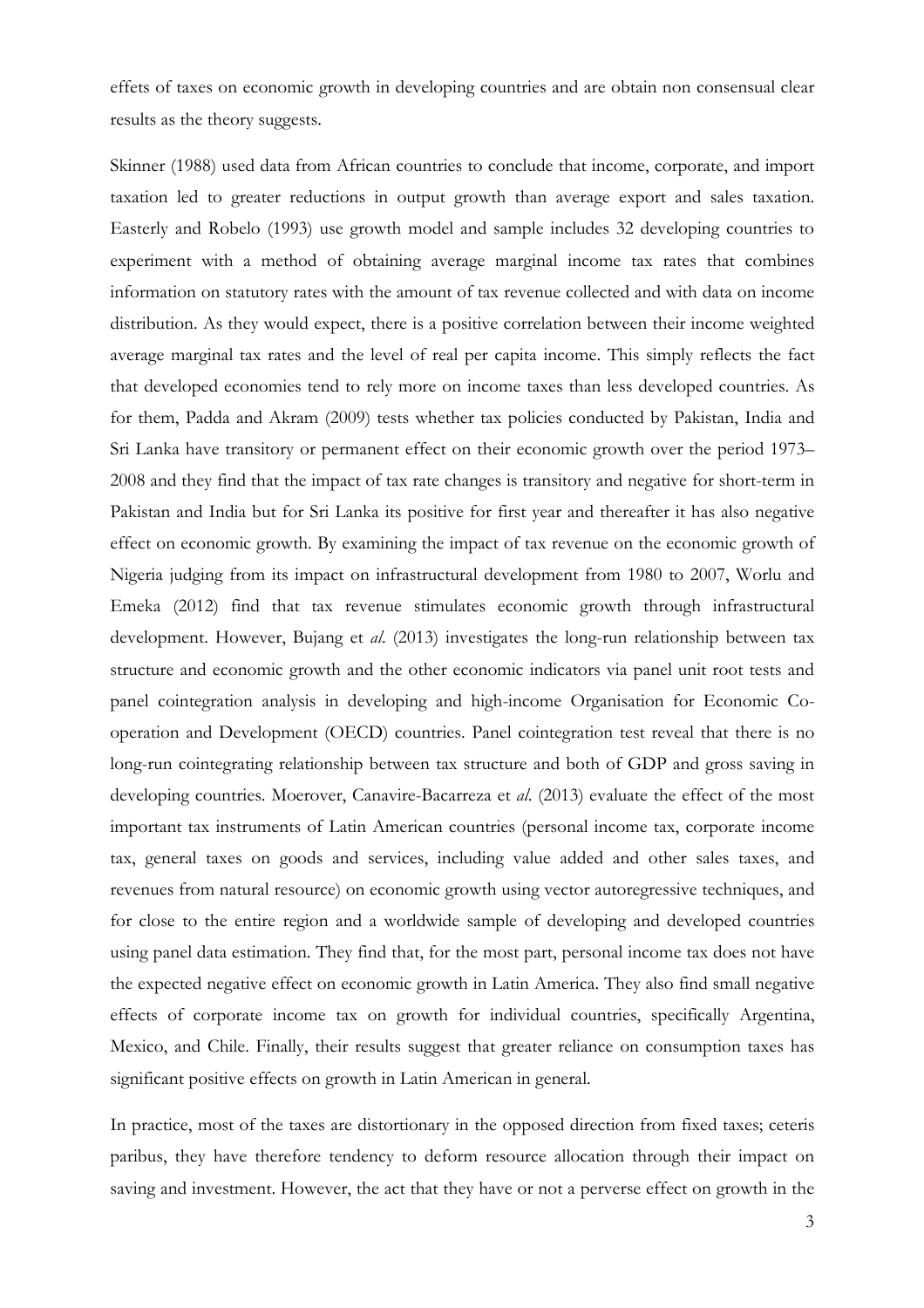net terms depends on profits in terms of the expenditures growth that they serve to finance. More generally, it is not all distortionary taxes which have some adverse effects on economic growth at long-term; the net effect depends on the fact that the considered tax is or no used as an instrument to correct negative externalities or other distortions. The effect of taxation on the level of investment operates through the capital cost. The evidence of this effect is limited for developing countries. The taxation can nevertheless affect investment through a differentiated structure of the profits taxation rate (Agénor, 2005).

For Fjeldstad (2013) one issue for empirical research on tax and growth in developing countries should include efforts to mobilize new empirical evidence on the impacts of different corporate tax policies, and tax incentives and exemptions. Because the study of the effect of taxation on growth models continues to be an extremely active research area, this scarcity of empirical work is due to the difficulties involved in measuring the relevant impacts of four types of taxes on economic growth in developing countries. More specifically, the contribution of this research is therefore to analyze the effects of the taxes revenue, the taxes on goods and services, the taxes on income, profits and capital gains and the taxes on international trade on economic growth of 47 developing countries by mobilizing a most recent available dynamic panel data

The paper is organized as follow. The next section presents the model of this study. Section 3 presents the data while section 4 describes the estimation method. Section 5 presents the estimation results and section 6 the graphical analysis. Finally section 7 concludes the paper.

#### **2. Model**

The dynamic panel data model which we use is designed to capture the effects of taxes on economic growth in 47 developing countries. To this end, we develop an econometric model in which the characteristics of each country are modeled as specific effects which are here unobservable variables, constants in time and expected to affect their behavior. Taking into account the sources of unobserved heterogeneity allows completing heterogeneity carried by the observable variables included in the model. The regression model which we estimate can be written as follows:

$$
y_{it} = \alpha y_{it-1} + \gamma_1 \text{taxrev}_{it} + \gamma_2 \text{taxrev}_{it}^2 + \delta_1 \text{taxgs}_{it} + \delta_2 \text{taxgs}_{it}^2 + \psi_1 \text{taxip}_{it} + \psi_2 \text{taxip}_{it}^2 + \phi_1 \text{taxit}_{it} + \phi_2 \text{taxit}_{it}^2 + \beta x_{it} + \mu_i + \lambda_t + \varepsilon_{it}
$$
\n
$$
\tag{1}
$$

where  $y_{it}$  is the dependent variable (GDP per capita growth rate of country *i* at time period *t*) *taxrev*<sub>it</sub> is the taxes revenue, *taxgs*<sub>it</sub> is the taxes on goods and services, *taxipcg*<sub>it</sub> is the taxes on income, profits and capital gains,  $\textit{taxit}_{it}$  represents the taxes on international trade,  $x_{it}$  is the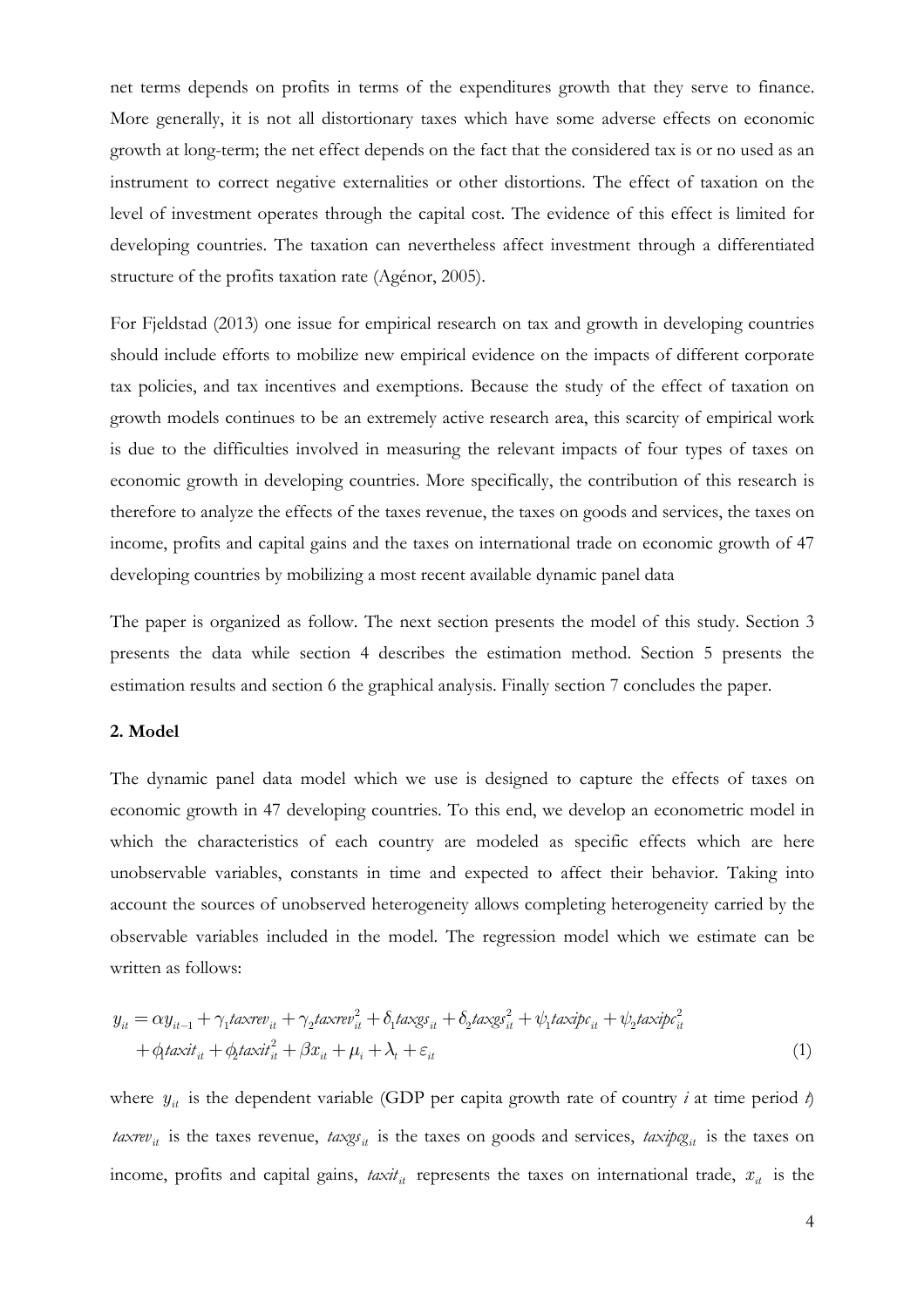vector of explanatory variables. The  $\mu_i$  terms are fixed country effects (unmeasured shocks). The  $\lambda_t$  terms are sample-wide period effects (temporal specific effect). The error  $\varepsilon_{it}$  terms are idiosyncratic distributions which vary by country and over time and are assumed to be *iid* (independent and identically distributed) with zero mean and a variance equal to  $\sigma_{\varepsilon}^2$ . As already noted *i* and *t* respectively represent the country index and the time index.  $\alpha$ ,  $\gamma_1$ ,  $\gamma_2$ ,  $\delta_1$ ,  $\delta_2$ ,  $\psi_1$ ,  $\psi_2$ ,  $\phi_1$ ,  $\phi_2$  and  $\beta$  are the parameters to be estimated.

We can write now the growth model:

$$
y_{it} - y_{it-1} = (\alpha - 1)y_{it-1} + \gamma_1 \text{taxrev}_{it} + \gamma_2 \text{taxrev}_{it}^2 + \delta_1 \text{taxgs}_{it} + \delta_2 \text{taxgs}_{it}^2 + \psi_1 \text{taxip}_{it} + \psi_2 \text{taxip}_{it}^2
$$
  
+  $\phi_1 \text{taxit}_{it} + \phi_2 \text{taxit}_{it}^2 + \beta x_{it} + \mu_i + \lambda_t + \varepsilon_{it}$  (2)

Where the variables and the coefficients are the same as in equation (1).

#### **3. Data**

We use available dynamic panel data of 47 developing countries observed over the period 2000- 2012 to analyze the effects of taxes on economic growth. The data are annual and come from the statistics tables of the World Bank (World Data Indicator 2014). Table 1 in appendix A shows a summary description of the variables. Appendix A contains also a variable description with their sources (table 2). Further, a list of the 47 developing countries (18 of Africa, 14 of Asia, 8 of Europe and 7 of America) included in this study is presented in appendix C.

 $grwgdp_{\mathcal{E}_{it}}$  is the dependent variable in our model. It is measured by the GDP per capita growth (annual average in per cent). Between the period 2000-2008, the growth rate of GDP per capita average of 47 developing countries has increased by 177.74% from 37.8% in 2000 to 215.57% in 2012 (see figure 2 appendix B). Then it rose to 182.67% in 2012 representing a decrease of 32.87% on average.

The explanatory variables include the interest variables of this study and the control variables. Taxes namely taxes revenue ( $\text{taxrev}_{it}$ ), taxes on goods and services ( $\text{taxgs}_{it}$ ), taxes on income, profits, and capital gains ( $\text{taxip}_{t}$ ) and finally taxes on international trade ( $\text{taxit}_{it}$ ) and theirs squared terms represent the interest variables of this study, and others variables are the control variables namely initial income per capita ( $ii p c_{ii}$ ); inflation rate ( $i n f_{ii}$ ), ratio of government expenditure (*ggfce<sub>it</sub>*), investment (*inv*<sub>it</sub>), ratio of savings as share of GDP ( $gds$ <sub>it</sub>), labor force growth rate  $(f_{\xi}^i)$ , unemployment (*unempl<sub>it</sub>*), dependency ratio of the population (*popag<sub>it</sub>*) and trade openness (*opne*<sub>it</sub>).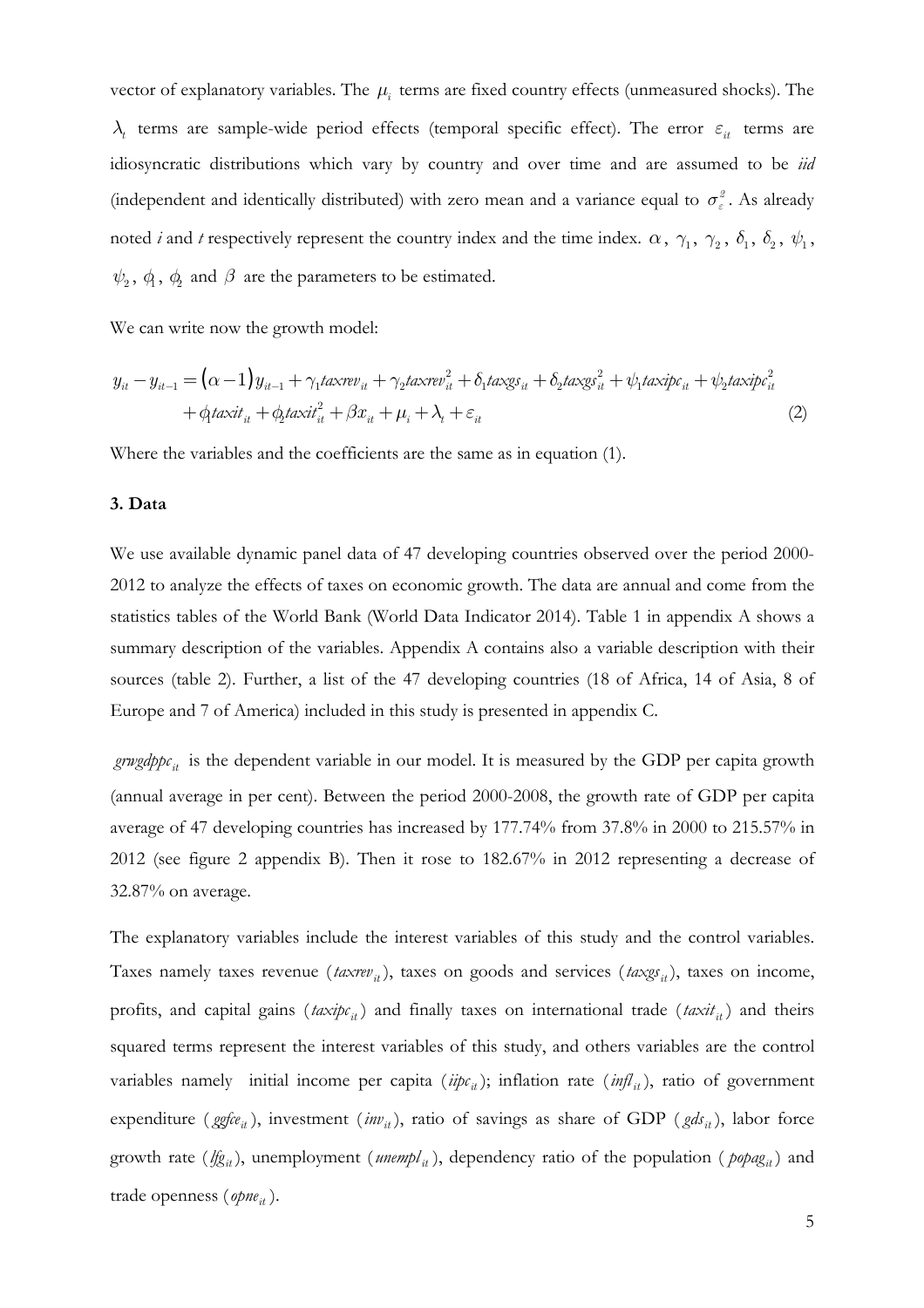$\textit{taxrev}_{it}$  which is the taxes revenue variable refers to compulsory transfers to the central government for public purposes. Certain compulsory transfers such as fines, penalties, and most social security contributions are excluded. Refunds and corrections of erroneously collected tax revenue are treated as negative revenue. Currently, the governments of developing countries collect much lower proportions of their GDPs in tax revenue than do the governments of the OECD countries: 10-20% rather than 30-40%. Their tax effort indices (revenue collections relative to estimated revenue potentials) are also lower than those of the OECD countries. (Mascagni et *al*., 2014). Ratios of tax revenue to gross domestic product (GDP) in developing countries are typically in the range of 15 to 20%, compared with 30% in industrialized nations (World Bank, 1991).

*it taxgs* is the taxes on goods and services variable and include general sales and turnover or value added taxes, selective excises on goods, selective taxes on services, taxes on the use of goods or property, taxes on extraction and production of minerals, and profits of fiscal monopolies.

*taxipc<sub>it</sub>* is the taxes on income, profits, and capital gains variable and is levied on the actual or presumptive net income of individuals, on the profits of corporations and enterprises, and on capital gains, whether realized or not, on land, securities, and other assets. Intragovernmental payments are eliminated in consolidation. Patterns of income taxation (both in level and in composition) differ from country to country because of economic, cultural and historical factors (Bonu and Pedro Motau, 2009). It is assumed that a higher income tax rates (ITR) leads to a higher tax revenue collection which in turn, will enhance the economic development of any country, especially in developed nations as compared to developing or under-developed nations (Slemord, 2003).

*taxit<sub>it</sub>* is the taxes on international trade variable and include import duties, export duties, profits of export or import monopolies, exchange profits, and exchange taxes. According to Fjeldstad (2013), for so many developing countries which have fitted into the global division of labour as exporters of primary products, international trade has been the obvious place for their governments to gather revenue. In 1975, trade taxes were a very minor source of government revenue in high income countries, but were significant in both middle and low-income countries. Baunsgaard and Keen (2005) estimate that by 2000 governments of middle-income countries had found other means to replace about 45-60 per cent of the trade revenues they had foregone, while for low-income countries the figure was at best around 30 per cent.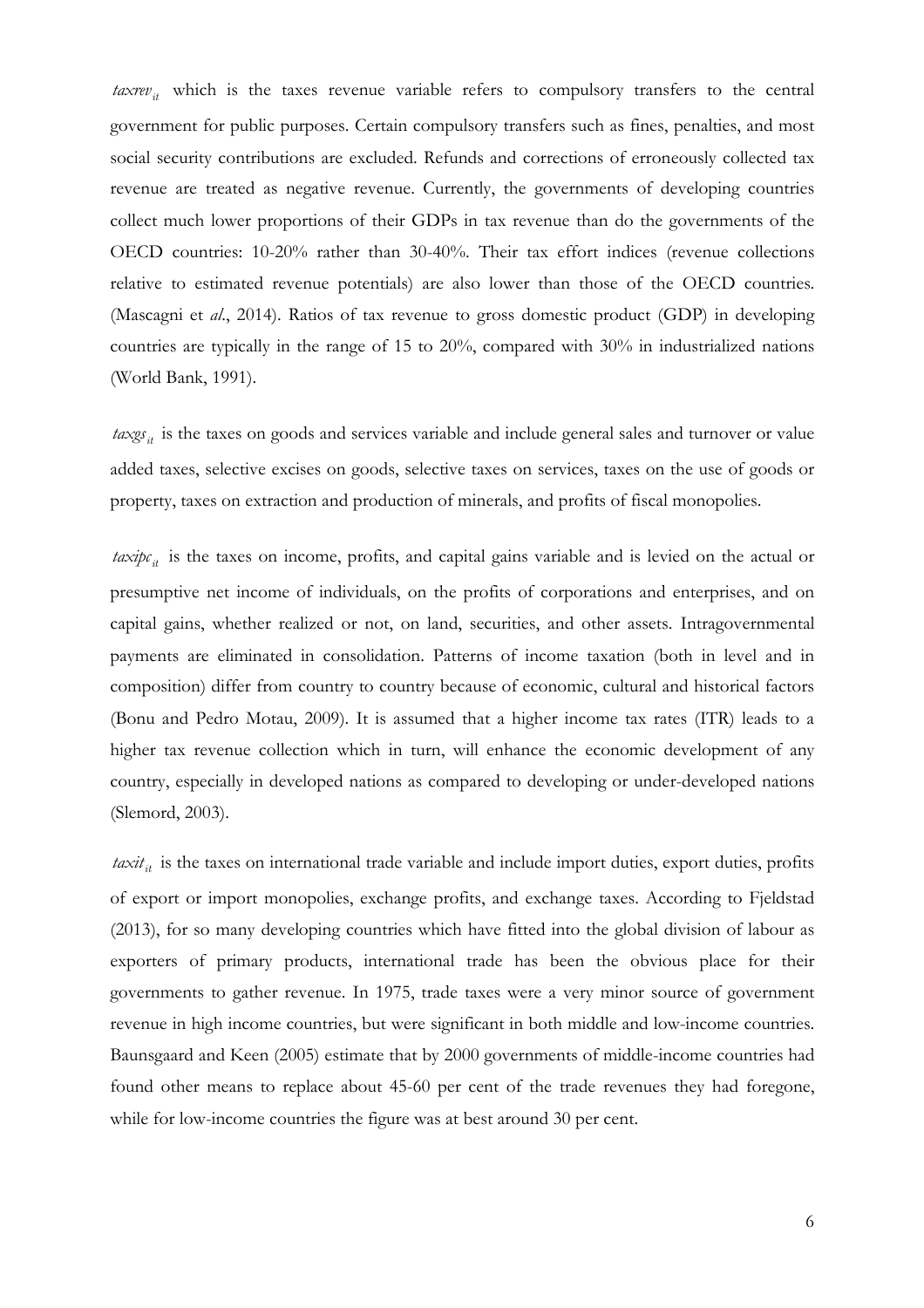$i\psi c_{it}$  is the initial income per capita variable. The one is measured by the GDP per capita for the initial year of each subperiod (current prices). This variable allows taking in account the conditional convergence (at the starting point). Solow (1956) growth model predicts that the economies which have an initial income level little high grow more quickly than those in which the initial income level is more important and near their stationary state. Thus, this variable is assumed to influence negatively economic growth in developing countries for the economic growth rhythm of the developing countries having a higher initial GDP per capita is weaker than the one of the developing countries having a weaker initial GDP per capita.

*infl<sub>it</sub>* is the inflation rate variable (annual in per cent) in developing countries. This variable is calculated with the Consumer Prices Index (CPI). Although this variable keeps ambivalent relationships with economic growth (Nubukpo, 2007), we assume that this variable must influence negatively economic growth due to his negative impact on purchasing power of consumers.

ggfce<sub>it</sub> is the government expenditure variable. This one is measured by the general government final consumption expenditure as a share of GDP (in per cent). Theoretically, this variable must influence economic growth negatively due to the distortionary effect of taxation. There is an extensive literature examining the relationship between government expenditures and economic growth. Many of these studies (Barro, 1991; Fölster and Henrekson, 2001 and 2006; Romero-Avila and Strauch, 2008 and Bergh and Karlsson, 2010) tend to find a negative relationship between size of government, typically measured as total government or government consumption expenditures (as in this paper), and economic growth. However, others studies (Ram, 1986; Devaranjan et *al.*, 1996 and Agell et *al.*, 2006) dispute this negative relationship and it is appear that the lack of consensus may not be surprising as the overall size of the government has two contrasting effects. A larger size means higher taxes that impose larger distortions in the economy, but higher levels of public spending may also boost economic growth as part of the spending is growth enhancing. Moreover, using public consummation ratio as a share of GDP (in per cent) over the period 1971-1995, Tenou (1999) obtains a negative relationship with economic growth in the West-African Economic and Monetary Union (WAEMU) countries. Dackehag and Hansson (2012) studying the relationship between income tax (corporate income tax and personal income tax) and economic growth of 25 rich OECD countries find also a negative effect of government expenditures on economic growth.

 $inv_{it}$  represents the investment variable. This one is measured with the gross fixed capital formation as a share of GDP (in per cent). For neoclassic school than Keynesian theory, investment is a factor of economic growth. Some empirical studies on African economies (Ojo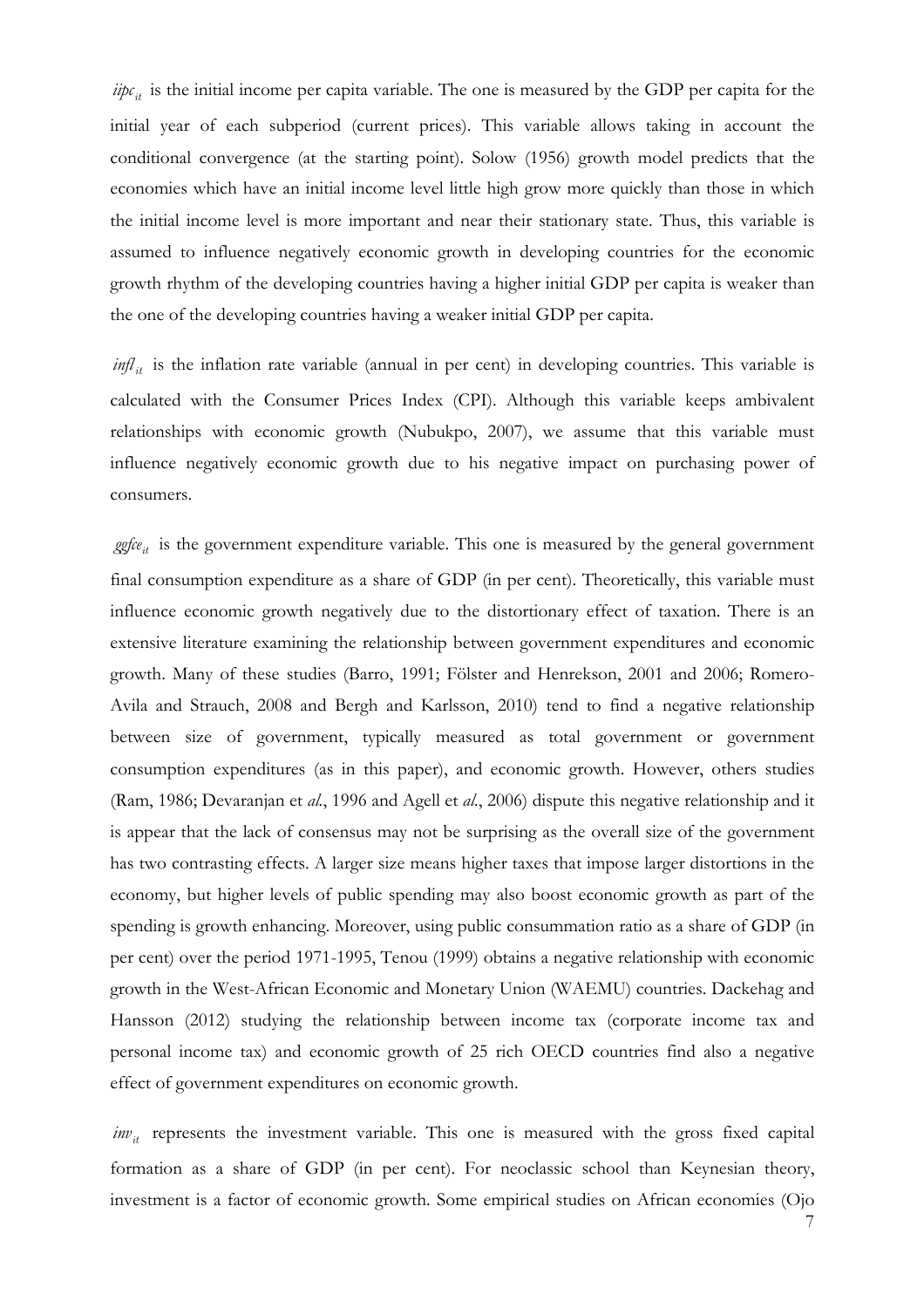and Oshikoya, 1995; Ghura and Hadjimichael, 1996) have highlighted the presence of a positive relationship between investment and economic growth.

 $g d_{i_t}$  is the saving variable and is measured with the gross domestic savings as share of GDP. Dackehag and Hansson (2012) find a negative, although insignificant coefficient for this variable.

*if*<sub> $g_{it}$ </sub> is the labor force growth variable (in per cent). This one is measured with the total labor force growth and assumes to influence negatively economic growth in developing countries.

*unempl<sub>it</sub>* is the unemployment variable. The one is measured by the total unemployment as a share of total labor force (in per cent). This variable is assumed to influence negatively economic growth in developing countries.

 $p_{0}$ *popag<sub>it</sub>* represents the dependency ratio variable. This variable is measured with the population aged 0-14 and upper 65 as a share of the total population. This one is assumed to influence negatively economic growth in developing countries.

*opne<sub>it</sub>* is the openness trade variable and measured with export and import as a share of GDP (in per cent). It is difficult to predict the effect of the openness trade variable on economic growth for the developing countries due to the fact that these ones import much more than they do not export and the strong dependence of their exports to the raw materials submitted to the foreign terms deterioration.

We test the stationary of the all variables included in the model using the unit root tests on panel data of *Fisher-type*. Sure enough, *Fisher-type test* allows unbalanced panels and gaps in any panel to be tested, and performs Augmented Dickey-Fuller (ADF) or Phillips-Perron (PP) tests for each panel. All the series are stationary in level with constant (see table 3 of appendix A).

#### **4. Estimation methods**

Sometimes, the lagged levels of the regressors are poor instruments for the first-differenced regressors. Thus, to derive more general conclusions about the relationship between taxes and economic growth in developing countries, we use the system GMM approach of Arellano and Bond (1991). We believe that this strategy allows controlling individual and temporal specifics effects with short-run dynamics and solving variables endogeneity bias, simultaneous bias, inverse causality and omitted variables problems and provides more precise estimates of the effects of taxes on economic growth in developing countries.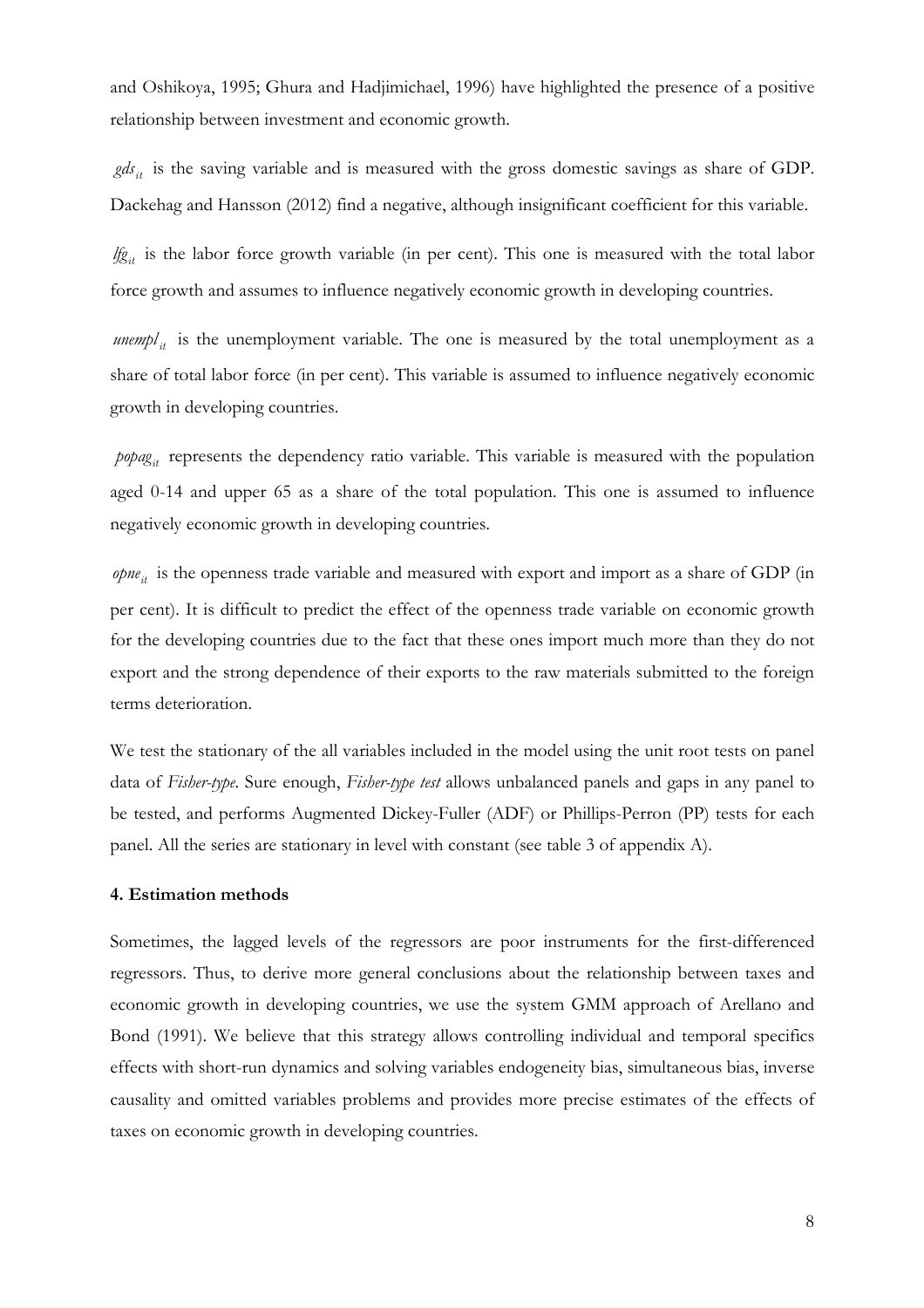The system GMM estimator uses the level equation (e.g. equation (1)) to obtain a system of two equations: one differenced (see equation (3) below) and one in level. By adding the second equation, additional instruments can be obtained. Thus, the variables in levels in the second equation are instrumented with their own first differences. This usually increases efficiency.

$$
grwgdppc_{it} - grwgdppc_{it-1} = \alpha \left( grwgdppc_{it-1} - grwgdppc_{it-2} \right) + \gamma_1 \left( taxrev_{it} - taxrev_{it-1} \right) + \gamma_2 \left( taxrev_{it}^2 - taxrev_{it-1}^2 \right) + \delta_1 \left( taxgs_{it} - taxgs_{it-1} \right) + \delta_2 \left( taxgs_{it}^2 - taxgs_{it-1}^2 \right) + \psi_1 \left( taxipc_{it} - taxipc_{it-1} \right) + \psi_2 \left( taxipc_{it}^2 - taxipc_{it-1}^2 \right) + \phi_1 \left( taxit_{it} - taxit_{it-1} \right) + \phi_2 \left( taxit_{it}^2 - taxit_{it-1}^2 \right) + \beta \left( x_{it} - x_{it-1} \right) + \left( \lambda_t - \lambda_{t-1} \right) + \left( \varepsilon_{it} - \varepsilon_{it-1} \right)
$$
(3)

Where  $\text{grwgdppc}_{it} = y_{it}$  and

 $x_{it} = \begin{bmatrix} iipc_{it} & infl_{it} & ggfc_{it} & inv_{it} & gds_{it} & lfg_{it} & unempl_{it} & popag_{it} & opne_{it} \end{bmatrix}$ 

The first difference eliminates countries specific effect and consequently the bias of time invariant omitted variables. By construction, the term  $(\varepsilon_{it} - \varepsilon_{it-1})$  is correlated with the lagged variable in difference  $(g\imath y d p c_{it-1} - g\imath y d p c_{it-2})$ . The first differences of the explanatory variables are instrumented by the lagged values (in level) of those same variables. The objective is to reduce the simultaneous bias and the bias due to presence of the lagged dependent variable in difference at the left of equation (3).

Equation in first difference (equation 3) is estimated simultaneously with equation in level (equation 1) by the GMM. In the equation in level, the variables are instrumented by their first differences. At this level, only the more recent first difference is used. Using other lagged firsts differences result in redundancy of moments' conditions (Arellano and Bover, 1995). Blundell and Bond (1998) tested this method with the simulations of Monte Carlo. They found that the GMM estimator in system is more efficient than GMM estimator in differences. The latter produces the biased coefficients for small samples. Bias is as much more important than the variables are persistent in time, the specific effects are important and the temporal dimension of the panel is weak.

For equation in level, one uses additional moments' conditions supposing that the explanatory variables are stationary.

$$
\mathbb{E}\Big[\Big(\text{grwydpp}\varepsilon_{it-\tau} - \text{grwydpp}\varepsilon_{it-\tau-1}\Big) \cdot \Big(\mu_i + \varepsilon_{it}\Big)\Big] = 0 \quad \text{for} \quad \tau = 1 \tag{4}
$$

$$
\mathbb{E}\Big[\big(taxrev_{it-\tau}-taxrev_{it-\tau-1}\big)\cdot\big(\mu_i+\varepsilon_{it}\big)\Big]=0\qquad\text{for }\tau=1\tag{5}
$$

$$
\mathbb{E}\Big[\Big(taxrev_{it-\tau}^2 - taxrev_{it-\tau-1}^2\Big)\cdot \Big(\mu_i + \varepsilon_{it}\Big)\Big] = 0 \qquad \text{for } \tau = 1 \tag{6}
$$

$$
\mathbb{E}\Big[\big(t\text{arg} s_{it-\tau} - t\text{arg} s_{it-\tau-1}\big)\cdot \big(\mu_i + \varepsilon_{it}\big)\Big] = 0 \qquad \text{for } \tau = 1 \tag{7}
$$

9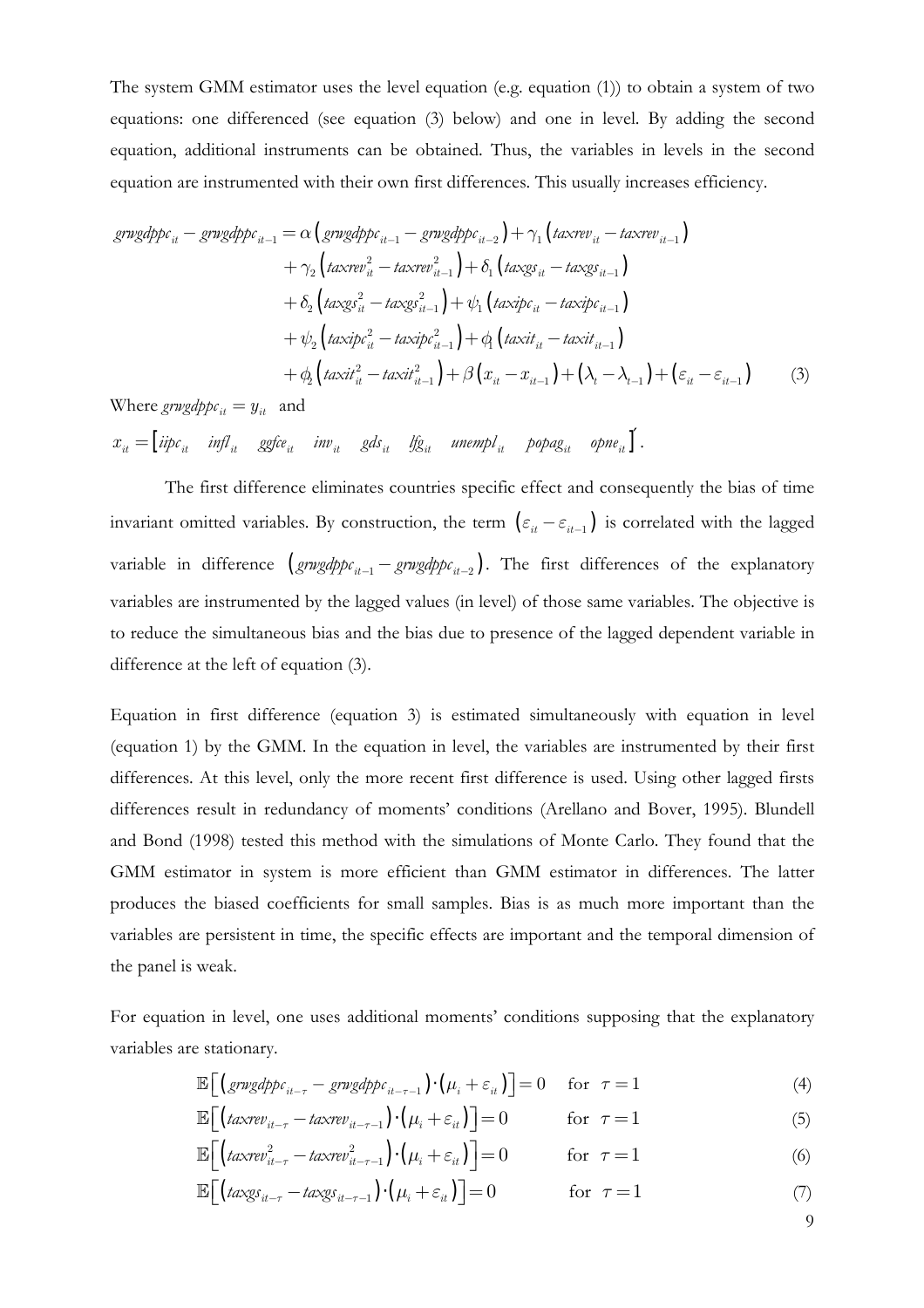$$
\mathbb{E}\Big[\Big(t\alpha x g s_{it-\tau}^2 - t\alpha x g s_{it-\tau-1}^2\Big) \cdot \Big(\mu_i + \varepsilon_{it}\Big)\Big] = 0 \qquad \text{for } \tau = 1 \tag{8}
$$

$$
\mathbb{E}\Big[\big(taxip_{t_{it-\tau}}-taxip_{t_{it-\tau-1}}\big)\cdot\big(\mu_i+\varepsilon_{it}\big)\Big]=0\qquad\text{for }\tau=1\tag{9}
$$

$$
\mathbb{E}\Big[\Big(taxip_{it-\tau}-taxip_{it-\tau-1}\Big)\cdot\Big(\mu_i+\varepsilon_{it}\Big)\Big]=0 \qquad \text{for } \tau=1
$$
 (10)

$$
\mathbb{E}\Big[\big(taxit_{it-\tau}-taxit_{it-\tau-1}\big)\cdot\big(\mu_i+\varepsilon_{it}\big)\Big]=0\qquad\qquad\text{for }\tau=1\tag{11}
$$

$$
\mathbb{E}\bigg[\big(taxit_{it-\tau}^2 - taxit_{it-\tau-1}^2\big)\cdot\big(\mu_i + \varepsilon_{it}\big)\bigg] = 0 \qquad \text{for } \tau = 1 \tag{12}
$$

$$
\mathbb{E}\Big[\big(x_{it-\tau} - x_{it-\tau-1}\big) \cdot \big(\mu_i + \varepsilon_{it}\big)\Big] = 0 \qquad \qquad \text{for } \tau = 1 \tag{13}
$$

Moments' conditions above (equations 4 to 13) associate with GMM allow estimating the coefficients of the model. To test the validity of the lagged variables as instruments, Arellano and Bond (1991), Arellano and Bover (1995), and Blundel and Bond (1998) suggest overidentified test of Sargent/Hansen. By construction, the error term in first difference is correlated yields first order conditions, but it must not been to the second order. To test this hypothesis, these same authors suggest a second order autocorrelation test.

Further, we used different approaches to test the robustness of the results. Indeed, the hypothesis of non autocorrelation in the regression model of the errors terms is essential so that the GMM estimator is efficient. Arellano and Bond (1991) proposed a test which allows verifying the absence of first and second order autocorrelation. Thus, if there is absence of autocorrelation in the distribution of errors terms, this test gives a negative and significant value of the differentiated residues in the first order and non significant in the second order. This test which is based on auto-covariance standardized average residues follows a normal law under the null hypothesis. By another way, the authors proposed the instruments validity test of Sargent. Thus, if the weighting matrix is optimally selected for a given instrument matrix, Sargent test statistics follows asymptotically a law of chi2 under the null hypothesis of the validities instruments. Hansen tests and the second order autocorrelation tests of Arellano and Bond in general, do not allow rejecting the hypothesis of the validity of lagged variables in level and in differences as instrument, and the hypothesis non autocorrelation in second order (see table 4 of appendix A). In general, the results of our estimations are robust to eliminate rigorously all bias due to the non observed individual heterogeneity and offer, consequently, a better efficiency of our estimations results.

#### **5. Estimation results and interpretation**

Table 6 in appendix A reports the results from the regression of the taxes and the GDP per capita growth of 47 developing countries (see country list in appendix C). In this table, we have done eight (8) estimations.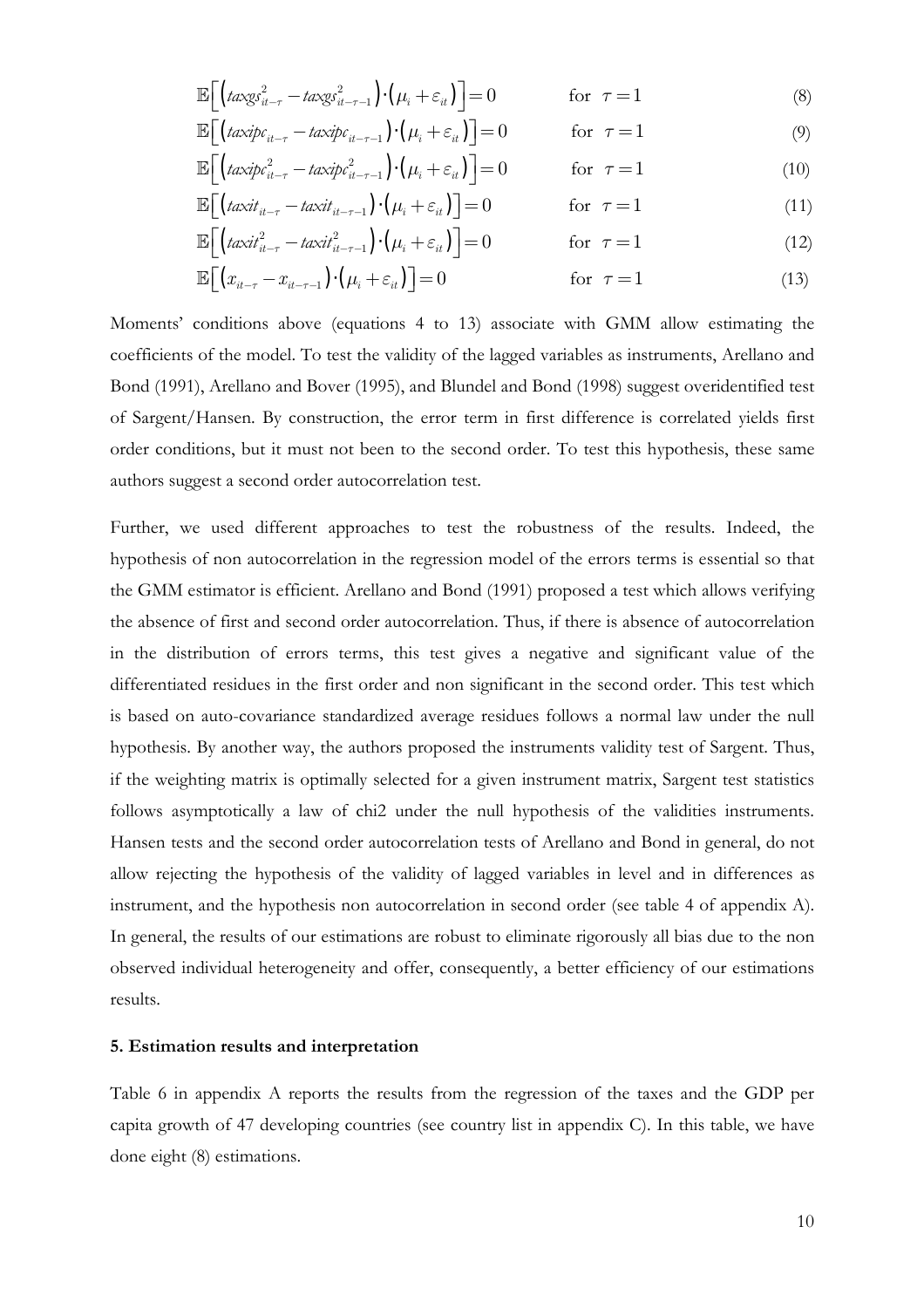In column (1) only the lagged GDP per capita growth, the level of the four taxes without their squared terms and the control variables namely initial income per capita, inflation rate, ratio of government expenditure, investment, ratio of savings as share of GDP, labor force growth rate, unemployment, dependency ratio of the population and trade openness are included as explanatory variables. The lagged GDP per capita growth variable has a positive and significant coefficient. This coefficient is statistically significant at the 5 per cent significance levels. Interestingly, the level of the taxes revenue is positive and statistically significant at the 10 per cent significance level. Interestingly again, the level of the taxes on income, profits, and capital gains and the level of the taxes on international trade are negative and statistically significant at the 1 and 5 per cent significance levels respectively. However, the taxes on goods and services have negative, although insignificant coefficients. Moreover, all the control variables have significant coefficients except the investment variable.

In column (2) all the variables with the squared terms of the four taxes variables and the lagged GDP per capita growth except the inflation rate variable are included as explanatory variables. The lagged GDP per capita growth variable has a positive and significant coefficient. This coefficient is statistically significant at the 1 per cent significance level. Interestingly, the level of the taxes revenue is positive and statistically significant at the 1 per cent significance level while the squared term is negative and statistically significant at the 5 per cent significance level. Interestingly again the level of the taxes on income, profits, and capital gains and the level of the taxes on international trade are negative and statistically significant at the 5 and 10 per cent significance levels. The squared term of the taxes on income, profits, and capital gains is positive and statistically insignificant but that of the taxes on international trade is also positive however statistically significant at the 10 per cent significance level. The level of the taxes on goods and services is negative, although insignificant while the squared term is positive and also insignificant. Moreover, all the control variables have significant coefficients except the investment and the trade openness variables.

In columns  $(3)$ ,  $(4)$ ,  $(5)$ ,  $(6)$  and  $(7)$ , we do the same thing as in column  $(2)$  however instead of excluding the inflation variable we have exclude the ratio of government expenditure, the investment, the ratio of savings as share of GDP, the labor force growth rate and the unemployment respectively. In columns (8) we include all the variables without exception. The lagged GDP per capita growth variable has a positive and significant coefficient in columns (3)-(8). The value of this coefficient is given by the dynamic panel data specification of Arellano and bound (1991). Therefore, we need to estimate the value of the coefficient  $\alpha-1$  in the growth model of equation (2). We calculate the *t-student* of the coefficient  $\alpha - 1$  which is equal to  $\alpha / \sigma_{\alpha}$ . Table 5 of appendix A gives the values of the coefficient  $\alpha-1$  of all our estimations. This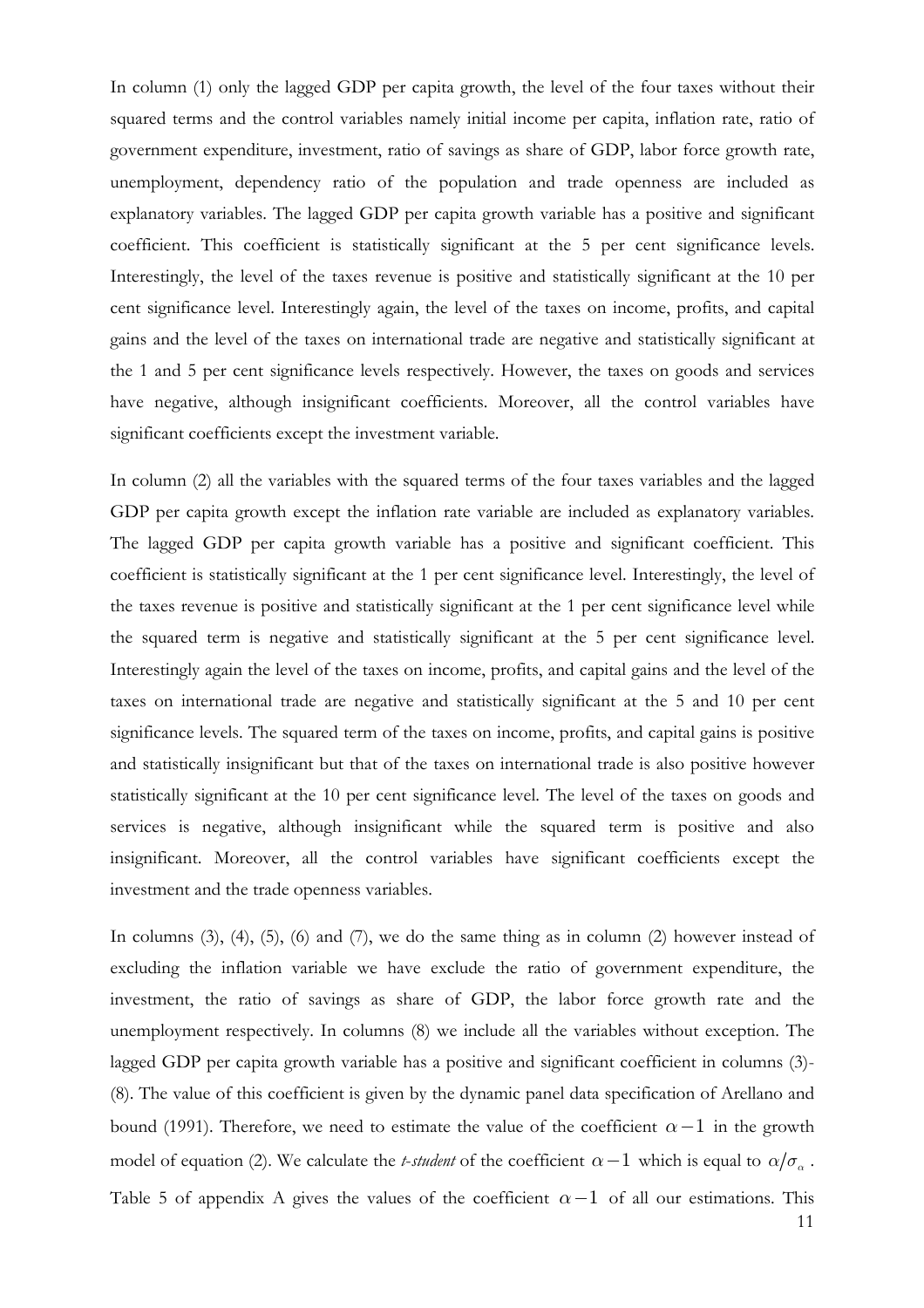coefficient is negative and statistically significant at the 1 per cent significance level in all our estimations.

In all columns except columns (3) and (7), the level of the taxes revenue has a positive and statistically significant impact on economic growth while the squared term has a negative and statistically significant (except in columns (5) and (7)) effect on economic growth. This suggests that there is a non-linear relationship between taxes revenue and economic growth. Specifically, low levels taxes revenue has a positive influence while higher taxes hamper economic growth.

As the taxes on goods and services variable has insignificant coefficient in all the estimations, we cannot conclude about the effect of these taxes on economic growth of the 47 developing countries of the study. However in the next section we will carry out a graphical analysis for these ones.

Further, in all columns without exception, the level of the taxes on income, profits, and capital gains has a negative and statistically significant impact on economic growth while the squared term has a negative and statistically significant (except in columns (2) and (7)) effect on economic growth. Thus, taxes revenue increase economic growth at short run and this effect then increases over time as these taxes increase in developing countries. Moreover, the level of the taxes on international trade has a negative and statistically significant (except in columns (3) and (7)) impact on economic growth while the squared term has a negative and statistically significant (except in columns (3), (4) and (7)) effect on economic growth. This suggests that there is a nonlinear relationship (U-shaped) between taxes on income, profits, and capital gains, taxes on international trade and economic growth. Specifically, low levels taxes on income, profits, and capital gains and taxes on international trade have a negative influence while higher taxes encourage economic growth. Thus, taxes on income, profits, and capital gains and taxes on international trade lower economic growth at short run in developing countries and these effects then diminish over time as these taxes increase.

Turning to the explanatory variables, initial income per capita has a negative and statistically significant impact on GDP per capita growth in all our estimations, supporting the catching-up hypothesis. Inflation and ratio of government expenditure have a negative and statistically significant effect on GDP per capita growth in all our estimations except in column (7) for the ratio of government expenditure variable. This suggests that developing countries must work to maintain the inflation rate at the weak levels and to reduce considerably the general government final consumption expenditure. However, savings, labor force growth rate, unemployment, dependency ratio of the population and trade openness have a positive and statistically significant effect on GDP per capita growth in most of our estimations. This suggests ceteris paribus that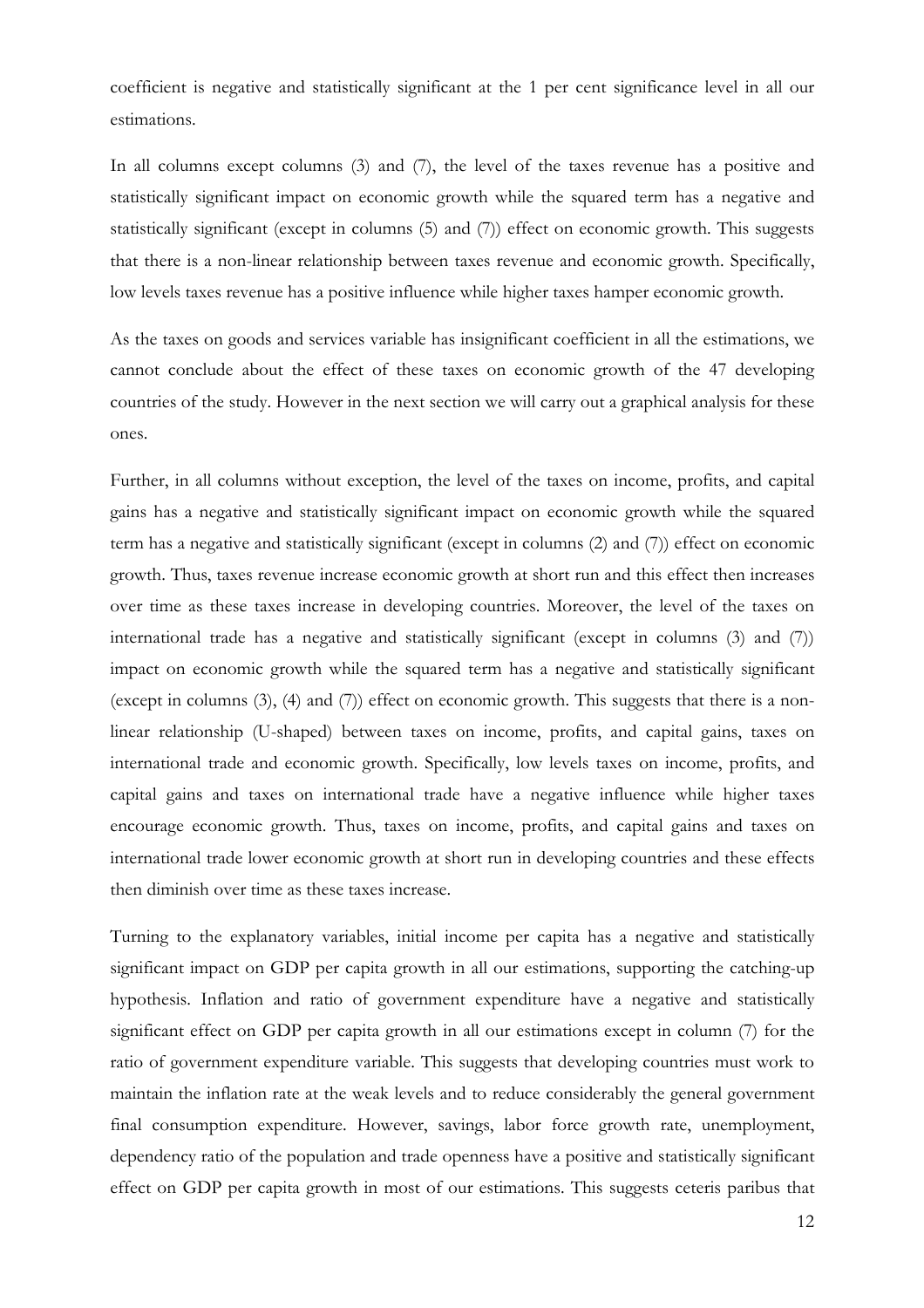these variables favor GDP per capita growth in developing countries. Finally, the investment variable has a positive (except in columns (1)), although insignificant coefficients.

In general, the magnitude of the coefficients in columns (1) to (8) is fairly stable across the different specifications. Thus, considering column  $(8)$ , the study suggests that a one per cent increase in taxes revenue raises economic growth in developing countries by approximately 1.342 per cent. Moreover, the study suggests that a one per cent increase in taxes on income, profits, and capital gains or in taxes on international trade lowers GDP per capita growth in developing countries by approximately -0.444 and -0.244 per cent respectively. Finally, the first-order conditions for column (8) with respect to taxes revenue suggests that developing countries can increase their taxes revenue up to 53.68 levels without hamper their economic growth. But the first-order condition for column (8) with respect to taxes on income, profits, and capital gains or with respect to taxes on international trade suggest that increasing of taxes on income, profits, and capital gains or taxes on international trade above 44.4 and 24.4 levels respectively favors economic growth of developing countries. As the economists (Mascagni et *al*., 2014) agree, these findings suggest that there is considerable potential to increase taxes revenues in developing countries.

#### **6. Graphical analysis**

An alternative empirical approach is to draw on the experience of different countries to investigate how tax policy affects economic growth. There is some evidence that how a country collects taxes matters for economic growth. We have carried up as in Mendoza et *al*. (1996) graphical analysis of the relationship between each tax (taxes revenue, taxes on goods and services, taxes on income, profits, and capital gains and taxes on international trade) and GDP growth per capita in developing countries. All plots (see figures 1 to 4 of appendix B) include a linear regression (pooled (overall) regression) curve and a quadratic regression curve which is not appear in the Mendoza et *al*. (1996) graphical analysis. Figures 1 to 4 show the correlation among the developing countries between these taxes and economic growth over the period 2000–2012. The results of table 6 in appendix A reflect the intuition derived from the scatter diagrams in figures 1 to 4 of appendix B.

Sure enough, figure 1 plots GDP growth per capita against taxes revenue for all developing countries included in the study. The plots of figure 1 suggest both a positive relationship, roughly linear except at the extreme ends and a non-linear relationship (quite modest) between taxes revenue and economic growth. We can see that some countries as Angola, South Africa and Namibia which are all African countries exhibit in average a high level of taxes revenue.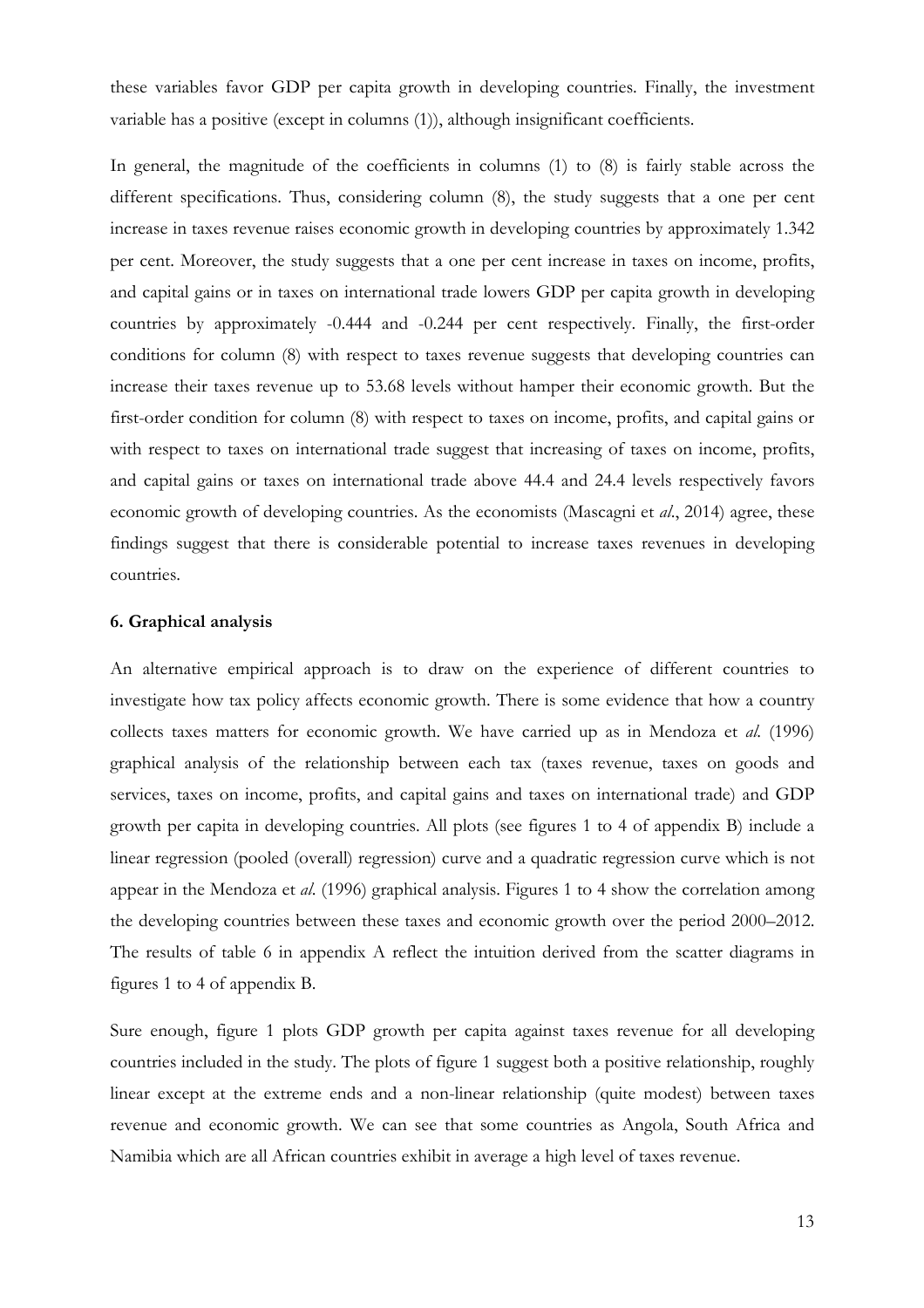Figure 2 plots GDP growth per capita against taxes on goods and services for the same developing countries in all years. Figure 2 suggests both a negative relationship, also roughly linear except at the extreme ends and a non-linear relationship (also quite modest) between taxes on goods and services and economic growth of the 47 developing countries. We can also see that some countries as Guatemala in America, Georgia in Asia, Nicaragua in America and Sri Lanka in Asia exhibit in average a high level of taxes on goods and services.

Figure 3 plots GDP growth per capita against taxes on income, profits, and capital gains for the developing countries included in the study in all years. The plots of figure 3 suggest both a negative relationship, roughly linear except at the extreme ends and a non-linear (U-shaped) relationship between taxes on income, profits, and capital gains and economic growth of the 47 developing countries. Figure 3 shows that some countries as South Africa and Malaysia in Asia, exhibit in average a high level of taxes on income, profits, and capital gains.

Finally, figure 4 plots GDP growth per capita against taxes on international trade for the same developing countries in all years. Figure 4 suggests both a negative relationship, roughly linear except at the extreme ends and a non-linear relationship between taxes on international trade and economic growth of the 47 developing countries. Further, we can see that Cote d'Ivoire in African exhibits in average a high level of taxes on international trade.

For all figures (1-4), we can see that Armenia in Asia exhibits in average the highest impact of taxes on economic growth. However, Cote d'Ivoire exhibits in average the lowest impact of taxes on economic growth.

In general, these scatter plots, largely confirmed in regression analysis (except taxes on goods and services which have insignificant coefficient), suggest that taxes on goods and services, taxes on income, profits, and capital gains and taxes on international trade are more harmful to economic growth than broadbased taxes revenue at short run but at long run it is the inverse phenomenon when the corresponding taxes increase.

#### **7. Conclusion**

This paper aims to provide some insights into the relationship between taxation of different sources of income and economic growth. We do so by study the effects of four categories taxes namely taxes revenue, taxes on goods and services, taxes on income, profits, and capital gains and finally taxes on international trade on economic growth of 47 developing countries by mobilizing a dynamic panel data over the period 2000–2012 and using the system GMM estimator to address endogeneity issues. Unlike many previous studies we allow for taxes having a non-linear effect on economic growth. The reason for this is that higher rates may be more distortionary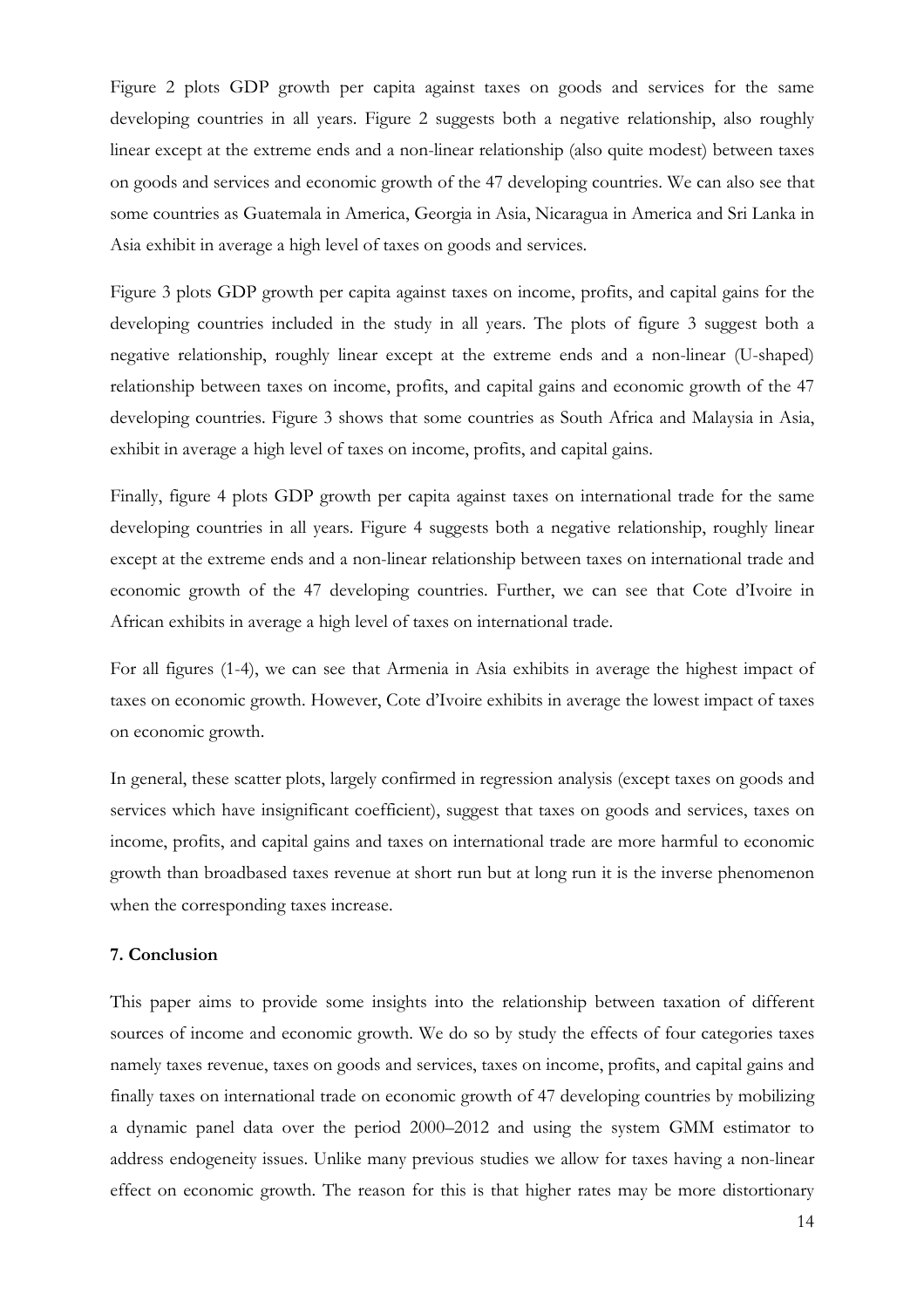and hence impact growth negatively while lower rates may generate revenues that are spent in productive ways. We find empirical support for a non-linear relationship form the econometric results which yield two important findings. First, there is a non-linear relationship between taxes revenue and economic growth. Specifically, the taxes revenue increase economic growth at short run. This effect then increases over time as these taxes increase. Second, there is a non-linear (Ushaped) relationship between taxes on income, profits and capital gains, taxes on international trade and economic growth. Specifically, the taxes on income, profits and capital gains and the taxes on international trade lower economic growth at short run. These effects then diminish over time as these taxes increase.

Furthermore, the study suggests that there is considerable potential to increase taxes revenues in developing countries. Sure enough, the first-order condition for column (8) with respect to taxes revenue suggests that developing countries can increase their taxes revenue up to 53.68 levels without hamper their economic growth. But the first-order conditions for column (8) with respect to taxes on income, profits, and capital gains or with respect to taxes on international trade suggest that increasing of taxes on income, profits, and capital gains or taxes on international trade above 44.4 and 24.4 levels respectively favors economic growth of developing countries.

Of course, nearly any tax will tend to distort economic behavior along some margin, so the objective of a well-designed tax system is to avoid highly distortionary taxes and raise revenue from the less distortionary ones. So, it needs to be emphasised that developing countries policymakers will need to examine very carefully the trade-off between these growth-enhancing proposals and other objectives of tax systems particularly equity. According to Fjeldstad (2013), while we know quite a lot about the ways in which tax policy and practices might undermine economic growth, there is little evidence on the ways in which tax systems might be designed positively to accelerate growth. It is important to avoid the temptation to seek general conclusions about how taxation might affect growth (or any other policy objective) without paying close attention to its interaction in specific contexts with other economic policy instruments, with politics and with the financial conditions under which private investment decisions are made.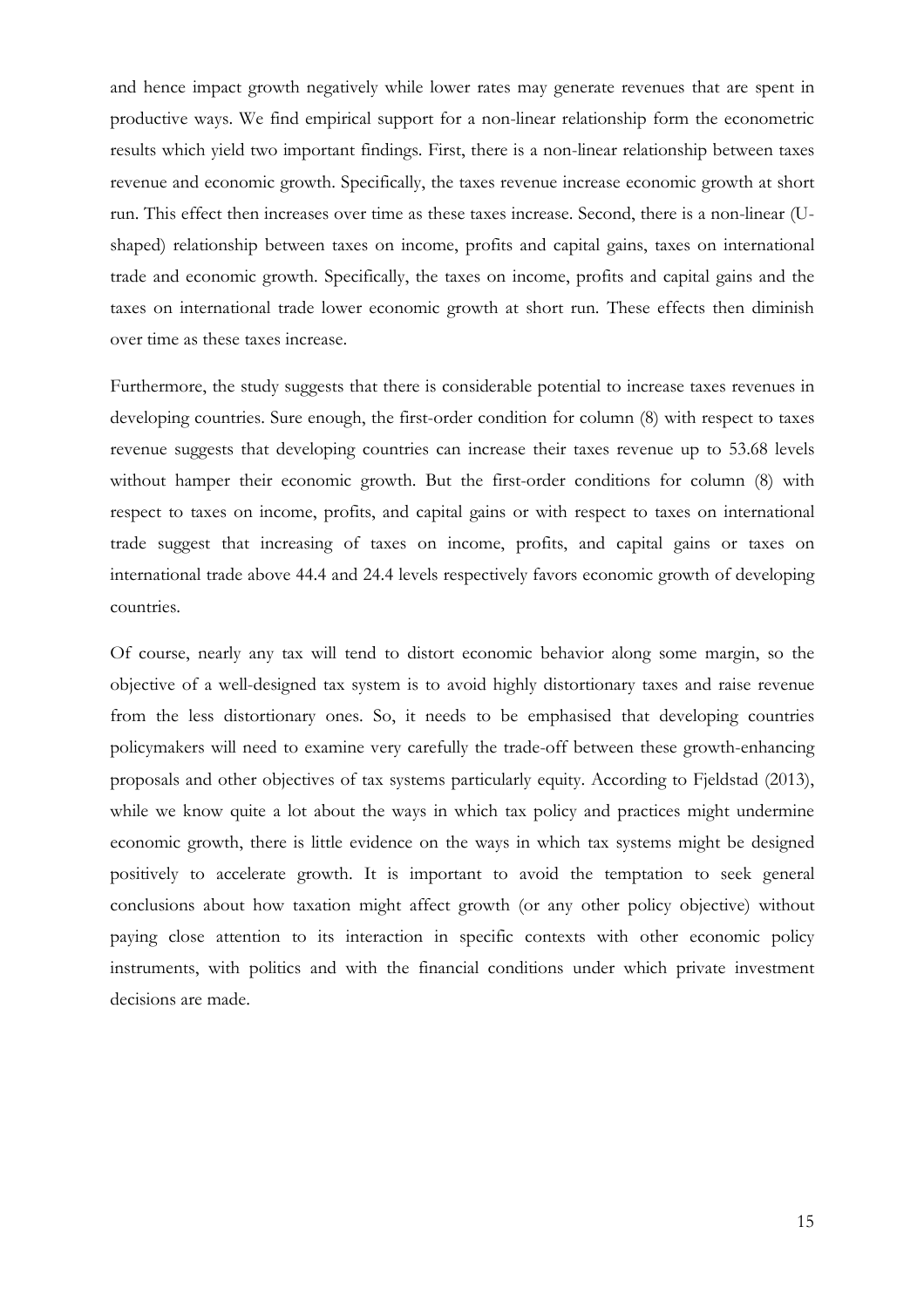## **Appendix A: Tables**

## **Table 1: Descriptive statistics.**

| <b>Variables</b>                           | Abbrev.  | Obs. | Mean        | Std. Dev. | Min         | Max      |
|--------------------------------------------|----------|------|-------------|-----------|-------------|----------|
| GDP per capita growth                      | grwgdppc | 611  | 3.348778    | 3.819642  | $-15.28408$ | 18.50676 |
| Taxes revenue                              | taxrev   | 562  | 15.68105    | 5.201454  | 0.7797023   | 39.6604  |
| Taxes on goods and services                | taxgs    | 561  | 33.60719    | 10.81914  | 8.765734    | 60.94431 |
| Taxes on income, profits and capital gains | taxipc   | 560  | 22.26865    | 11.85935  | 1.375151    | 55.98266 |
| Taxes on international trade               | taxit    | 559  | 11.77163    | 10.49593  | $-14.79745$ | 49.84525 |
| Initial income per capita                  | iipc     | 611  | 1444.755    | 1498.524  | 122.5518    | 6872.734 |
| Inflation (CPI)                            | inf      | 608  | 10.06346    | 30.79969  | $-8.237844$ | 513.9069 |
| Government expenditures                    | ggfæ     | 594  | 13.86403    | 5.155787  | 2.05759     | 42.50581 |
| Investment                                 | inv      | 596  | 21.47724    | 5.582428  | 6.663808    | 52.50877 |
| Savings                                    | gds      | 596  | 16.32998    | 10.45894  | $-8.524429$ | 56.23207 |
| Labor force growth                         | lfg      | 611  | $-0.016477$ | 0.060005  | $-0.077115$ | 1.39824  |
| Unemployment                               | unempl   | 611  | 8.016094    | 5.210144  | 0.7         | 37.6     |
| Dependency ratio                           | popag    | 610  | 39.11029    | 6.871858  | 27.88127    | 51.97086 |
| <b>Openness</b>                            | opne     | 603  | 79.08871    | 36.95621  | 4.560668    | 220.4074 |

## **Table 2: The sources of variables.**

| Variables                                  | Description                                                                                      | Source     |
|--------------------------------------------|--------------------------------------------------------------------------------------------------|------------|
| GDP per capita growth                      | Annual average of GDP per capita growth rate (in %)                                              | WDI        |
| Taxes revenue                              | Tax revenue (% of GDP)                                                                           | WDI        |
| Taxes on goods and services                | Taxes on goods and services (% of revenue)                                                       | <b>WDI</b> |
| Taxes on income, profits and capital gains | Taxes on income, profits and capital gains (% of revenue)                                        | WDI        |
| Taxes on international trade               | Taxes on international trade (% of revenue)                                                      | WDI        |
| Initial income per capita                  | GDP per capita for the initial year of each subperiod,<br>current prices                         | <b>WDI</b> |
| Inflation (CPI)                            | Annual inflation (in $\%$ )                                                                      | <b>WDI</b> |
| Government expenditures                    | General government final consumption expenditure as a<br>share of GDP, current prices (in $\%$ ) | <b>WDI</b> |
| Investment                                 | Gross fixed capital formation as a share of GDP, current<br>prices (in $\%$ )                    | <b>WDI</b> |
| Savings                                    | Gross domestic savings as a share of GDP, current prices<br>$(in \frac{0}{0})$                   | <b>WDI</b> |
| Labor force growth                         | Labor force growth (in $\%$ )                                                                    | WDI        |
| Unemployment                               | Unemployment, total (% of total labor force)                                                     | WDI        |
| Dependency ratio                           | Population aged 0-14 and >65 as a share of total<br>population (in %)                            | <b>WDI</b> |
| <b>Openness</b>                            | Export and import as a share of GDP (in $\%$ )                                                   | <b>WDI</b> |

Note: WDI is defining as World Data Indicator.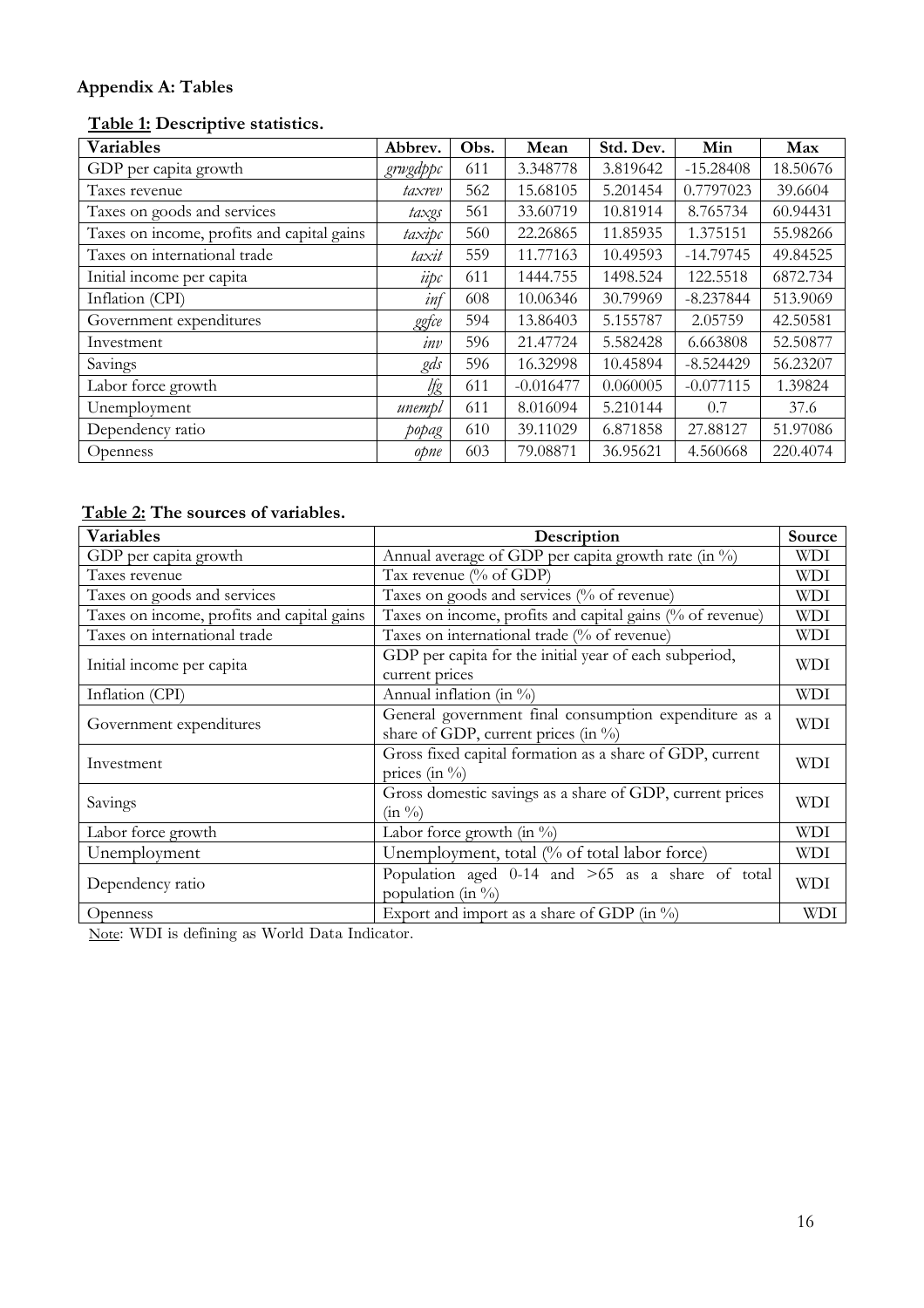|               | <b>ADF</b> |               |           |          |        |           | PP       |        |         |  |
|---------------|------------|---------------|-----------|----------|--------|-----------|----------|--------|---------|--|
| <b>Series</b> | Constant   |               |           | Trend    |        |           | Trend    |        |         |  |
| (Abbrev.)     | Test(P)    | $_{\text{t}}$ | Int. $Or$ | Test(P)  | p-val  | Int. $Or$ | Test(P)  | p-val  | Int. Or |  |
| grwgdppc      | 430.5750   | 0.0000        | I(0)      | 318.4544 | 0.0000 | I(0)      | 318.4544 | 0.0000 | I(0)    |  |
| taxrev        | 248.1433   | 0.0000        | I(0)      | 310.9102 | 0.0000 | I(3)      | 118.1614 | 0.0467 | I(2)    |  |
| taxgs         | 296.5341   | 0.0000        | I(0)      | 150.0530 | 0.0002 | I(0)      | 150.0530 | 0.0002 | I(0)    |  |
| taxipc        | 255.2307   | 0.0000        | I(0)      | 135.9717 | 0.0030 | I(0)      | 135.9717 | 0.0030 | I(0)    |  |
| taxit         | 305.4725   | 0.0000        | I(0)      | 147.1538 | 0.0004 | I(0)      | 147.1538 | 0.0004 | I(0)    |  |
| inf           | 515.8436   | 0.0000        | I(0)      | 387.8828 | 0.0000 | I(0)      | 387.8828 | 0.0000 | I(0)    |  |
| ggfce         | 279.7148   | 0.0000        | I(0)      | 171.4154 | 0.0000 | I(0)      | 171.4154 | 0.0000 | I(0)    |  |
| inv           | 232.0402   | 0.0000        | I(0)      | 147.9684 | 0.0003 | I(0)      | 147.9684 | 0.0003 | I(0)    |  |
| gds           | 287.8671   | 0.0000        | I(0)      | 125.3683 | 0.0170 | I(2)      | 130.2819 | 0.0079 | I(2)    |  |
| lfg           | 374.2755   | 0.0000        | I(0)      | 288.3800 | 0.0000 | I(0)      | 288.3800 | 0.0000 | I(0)    |  |
| unempl        | 277.9455   | 0.0000        | I(0)      | 184.6877 | 0.0000 | I(0)      | 184.6877 | 0.0000 | I(0)    |  |
| popag         | 409.2397   | 0.0000        | I(0)      | 299.2751 | 0.0000 | I(0)      | 299.2751 | 0.0000 | I(0)    |  |
| opne          | 278.2253   | 0.0000        | I(0)      | 141.1393 | 0.0012 | I(0)      | 141.1393 | 0.0012 | I(0)    |  |

 **Table 3: Unit root test on panel data (Fisher-type Test).** 

Source : Author, based on the World Data Indicator (WDI).

## **Table 4: Estimations robustness tests.**

|     | Obs. | Test on AR(1)       | Test on AR(2)       | <b>Sargent Test</b>         | <b>Hansen Test</b>         |
|-----|------|---------------------|---------------------|-----------------------------|----------------------------|
| (1) | 540  | $Z = -4.27$ [0.000] | $Z = -0.94$ [0.345] | chi2(66) = $207.17$ [0.000] | chi2(66) = 33.04 [1.000]   |
| (2) | 543  | $Z = -4.54$ [0.000] | $Z = -0.89$ [0.374] | chi2(97) = 246.33 [0.000]   | chi2(97)= $30.38$ [1.000]  |
| (3) | 542  | $Z = -4.67$ [0.000] | $Z = -1.03$ [0.303] | chi2(97) = $259.45$ [0.000] | chi2(97)= $31.47$ [1.000]  |
| (4) | 540  | $Z = -4.62$ [0.000] | $Z = -1.10$ [0.271] | chi2(99) = $256.39$ [0.000] | chi2(99) = 26.29 [1.000]   |
| (5) | 540  | $Z = -4.43$ [0.000] | $Z = -1.30$ [0.195] | chi2(99) = 256.66 [0.000]   | chi2(99) = $29.75$ [0.997] |
| (6) | 540  | $Z = -4.59$ [0.000] | $Z = -1.16$ [0.248] | chi2(97) = $257.35$ [0.000] | chi2(97) = 27.34 [1.000]   |
| (7) | 540  | $Z = -4.28$ [0.000] | $Z = -0.57$ [0.567] | chi2(88) = $237.01$ [0.000] | chi2(88)= $30.40$ [1.000]  |
| (8) | 540  | $Z = -4.58$ [0.000] | $Z = -1.16$ [0.246] | chi2(99) = $257.36$ [0.000] | chi2(99) = 26.44 [1.000]   |

Source : Author, based on the estimations.

#### Table 5: Calculation of coefficients values  $(\alpha - 1)$  of the lagged endogenous variable in  **the growth model**

| <b>Estimations</b> | Coef.        | Std. Err. |          | P >  t |
|--------------------|--------------|-----------|----------|--------|
|                    | $-0.8301907$ | 0.0673983 | $-12.32$ | 0.000  |
| $\left( 2\right)$  | $-0.8261688$ | 0.0631239 | $-13.09$ | 0.000  |
| (3)                | $-0.8211981$ | 0.0617139 | $-13.31$ | 0.000  |
| $\left(4\right)$   | $-0.8407496$ | 0.0610315 | $-13.78$ | 0.000  |
| (5)                | $-0.8390969$ | 0.0667758 | $-12.57$ | 0.000  |
| (6)                | $-0.8466133$ | 0.0612841 | $-13.81$ | 0.000  |
|                    | $-0.8140474$ | 0.0696662 | $-11.68$ | 0.000  |
| $\left( 8\right)$  | $-0.8440955$ | 0.0615381 | $-13.72$ | 0.000  |

Source : Author, based on the estimations.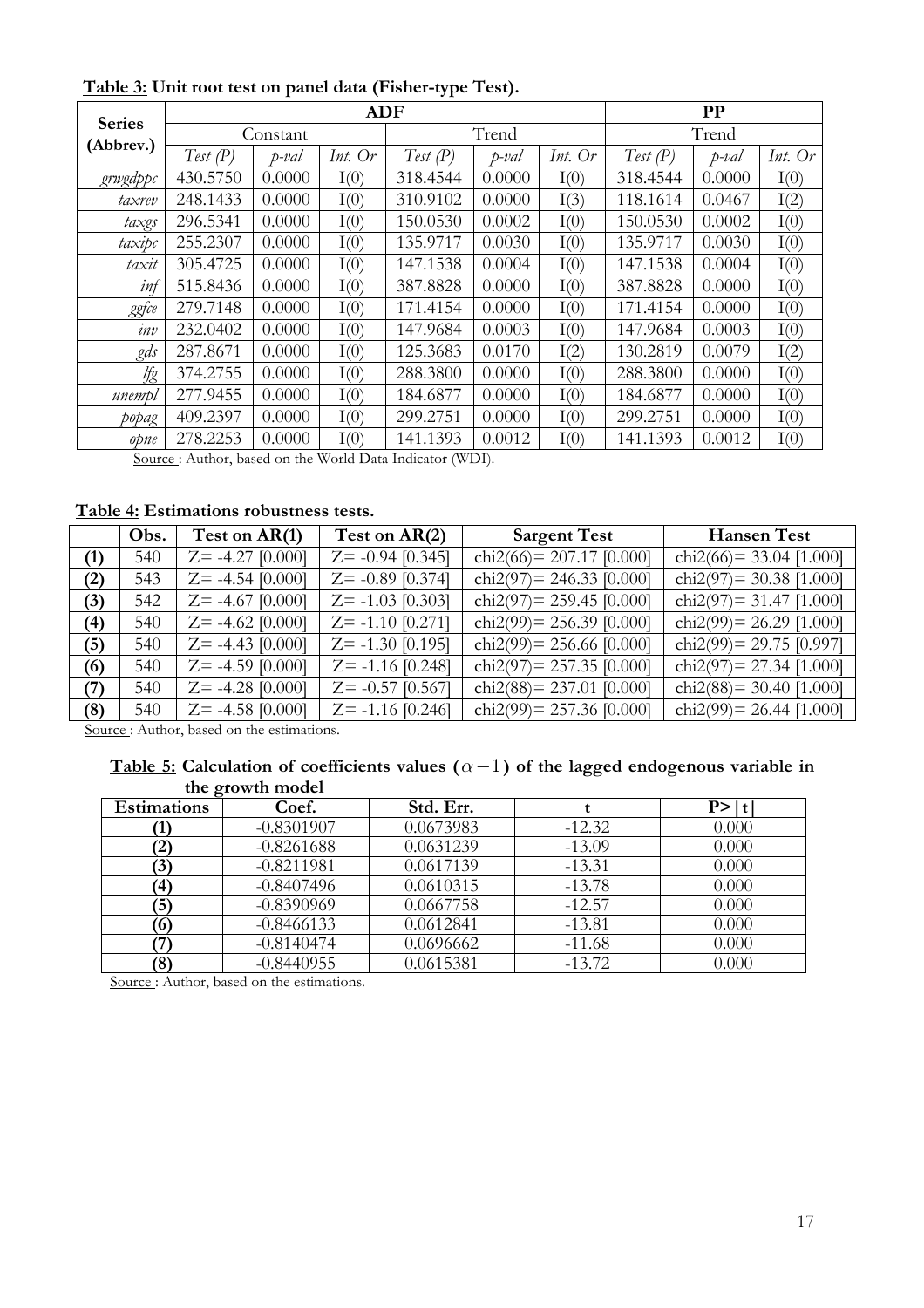| Table 6: Taxes and economic growth, one-step GMM estimates. |  |
|-------------------------------------------------------------|--|
|-------------------------------------------------------------|--|

|                                        | (1)          | (2)          | (3)             | (4)          | (5)         | (6)          | (7)          | (8)          |
|----------------------------------------|--------------|--------------|-----------------|--------------|-------------|--------------|--------------|--------------|
| GDP per capita growth                  | 0.170        | 0.174        | 0.179           | 0.159        | 0.161       | 0.153        | 0.186        | 0.156        |
| lagged $(-1)$                          | $(2.52)$ **  | $(2.75)$ *** | $(2.90)$ ***    | $(2.61)$ **  | $(2.41)$ ** | $(2.50)$ **  | $(2.67)$ **  | $(2.53)$ **  |
|                                        |              |              |                 |              |             |              |              |              |
| Taxes revenue                          | 0.404        | 1.920        | 1.017           | 1.370        | 1.108       | 1.339        | 0.468        | 1.342        |
|                                        | $(1.82)*$    | $(2.93)$ *** | (1.46)          | $(2.52)$ **  | $(1.77)*$   | $(2.30)$ **  | (0.97)       | $(2.32)$ **  |
| Taxes revenue squared                  |              | $-0.040$     | $-0.020$        | $-0.026$     | $-0.019$    | $-0.025$     | $-0.006$     | $-0.025$     |
|                                        |              | $(2.33)$ **  | (1.13)          | $(1.88)*$    | (1.23)      | $(1.72)*$    | (0.57)       | $(1.74)$ *   |
| Taxes on goods and                     | $-0.013$     | $-0.057$     | $-0.112$        | $-0.022$     | $-0.045$    | $-0.017$     | $-0.009$     | $-0.021$     |
| services                               |              |              | (0.67)          | (0.12)       | (0.28)      | (0.09)       | (0.06)       | (0.12)       |
|                                        | (0.29)       | (0.28)       |                 |              |             |              |              |              |
| Taxes on goods and<br>services squared |              | 0.001        | 0.002           | 0.000        | $-0.000$    | 0.000        | 0.000        | 0.000        |
|                                        |              | (0.34)       | (0.96)          | (0.14)       | (0.03)      | (0.12)       | (0.05)       | (0.14)       |
| Taxes on income, profits               | $-0.184$     | $-0.400$     | $-0.412$        | $-0.444$     | $-0.463$    | $-0.452$     | $-0.311$     | $-0.444$     |
| and capital gains                      | $(3.35)$ *** | $(2.26)$ **  | $(2.33)$ **     | $(2.62)$ **  | $(2.39)$ ** | $(2.60)$ **  | $(1.92)*$    | $(2.61)$ **  |
| Taxes on income, profits               |              | 0.005        | 0.005           | 0.005        | 0.006       | 0.006        | 0.003        | 0.005        |
| and capital gains squared              |              | (1.61)       | $(1.75)*$       | $(1.93)*$    | $(1.92)*$   | $(1.97)*$    | (1.06)       | $(1.90)*$    |
| Taxes on international                 | $-0.113$     | $-0.242$     | $-0.143$        | $-0.241$     | $-0.304$    | $-0.237$     | $-0.082$     | $-0.244$     |
| trade                                  | $(1.73)*$    | $(1.84)$ *   |                 | $(1.98)*$    | $(2.35)$ ** | $(2.00)*$    | (0.82)       | $(2.04)$ **  |
| Taxes on international                 |              | 0.005        | (1.29)<br>0.003 | 0.005        | 0.005       | 0.004        | 0.001        | 0.005        |
| trade squared                          |              |              |                 |              |             |              |              |              |
|                                        |              | $(1.75)*$    | (1.25)          | (1.65)       | $(1.83)*$   | $(1.69)*$    | (0.36)       | $(1.68)*$    |
| Initial income per capita              | $-0.001$     | $-0.001$     | $-0.001$        | $-0.001$     | $-0.001$    | $-0.001$     | $-0.001$     | $-0.001$     |
|                                        | $(2.51)$ **  | $(3.56)$ *** | $(2.57)$ **     | $(3.18)$ *** | $(2.64)$ ** | $(3.13)$ *** | $(2.03)$ **  | $(3.19)$ *** |
| Inflation                              | $-0.026$     |              | $-0.012$        | $-0.013$     | $-0.017$    | $-0.013$     | $-0.019$     | $-0.013$     |
|                                        | $(5.75)$ *** |              | $(1.71)*$       | $(2.29)$ **  | $(2.38)$ ** | $(2.21)$ **  | $(3.88)$ *** | $(2.25)$ **  |
| Government expenditures                | $-0.527$     | $-0.520$     |                 | $-0.459$     | $-0.529$    | $-0.471$     | $-0.296$     | $-0.456$     |
|                                        | $(2.01)*$    | $(2.38)$ **  |                 | $(2.23)$ **  | $(2.39)$ ** | $(2.16)$ **  | (1.48)       | $(2.19)$ **  |
| Investment                             | $-0.015$     | 0.006        | 0.029           |              | 0.055       | 0.013        | 0.040        | 0.014        |
|                                        | (0.18)       | (0.06)       | (0.36)          |              | (0.62)      | (0.15)       | (0.59)       | (0.16)       |
| Savings                                | 0.167        | 0.164        | 0.181           | 0.163        |             | 0.158        | 0.113        | 0.161        |
|                                        | $(3.08)$ *** | $(3.05)$ *** | $(3.34)$ ***    | $(3.24)$ *** |             | $(3.08)$ *** | $(2.65)$ **  | $(3.12)$ *** |
| Labor force growth                     | 3.268        | 2.877        | 3.324           | 3.078        | 2.816       |              | 4.447        | 3.082        |
|                                        | $(1.99)*$    | $(1.96)$ *   | $(2.45)$ **     | $(2.10)$ **  | $(1.90)*$   |              | $(4.15)$ *** | $(2.14)$ **  |
| Unemployment                           | 0.466        | 0.432        | 0.422           | 0.444        | 0.408       | 0.459        |              | 0.445        |
|                                        | $(2.18)$ **  | $(2.40)$ **  | $(2.69)$ ***    | $(2.73)$ *** | $(2.36)$ ** | $(2.74)$ *** |              | $(2.66)$ **  |
| Dependency ratio                       | 0.195        | 0.201        | 0.211           | 0.218        | 0.151       | 0.212        | 0.126        | 0.221        |
|                                        | $(1.98)*$    | $(2.09)$ **  | $(2.10)$ **     | $(2.37)$ **  | (1.55)      | $(2.43)$ **  | $(2.16)$ **  | $(2.49)$ **  |
| Openness                               | 0.057        | 0.032        | 0.021           | 0.037        | 0.057       | 0.036        | 0.060        | 0.036        |
|                                        | $(2.13)$ **  | (1.56)       | (1.22)          | $(1.97)$ *   | $(2.51)$ ** | $(1.71)^*$   | $(2.78)$ *** | $(1.88)$ *   |
| Constant                               | $-6.731$     | $-15.684$    | $-14.645$       | $-12.250$    | $-4.821$    | $-12.163$    | $-3.571$     | $-12.375$    |
|                                        | (0.80)       | $(2.24)$ **  | $(1.91)$ *      | $(2.06)$ **  | (0.82)      | $(2.01)*$    | (0.80)       | $(2.06)$ **  |
|                                        |              |              |                 |              |             |              |              |              |
| F statistic                            | 13.87        | 8.81         | 12.13           | 17.97        | 9.45        | 14.77        | 15.52        | 15.50        |
| Observation                            | 540          | 543          | 542             | 540          | 540         | 540          | 540          | 540          |
| Number of countries                    | 47           | 47           | 47              | 47           | 47          | 47           | 47           | 47           |

Notes: Significant levels: \*\*\* *p*<0.01; \*\* *p*<0.05; \* *p*<0.1. Robust standards errors are in the brackets.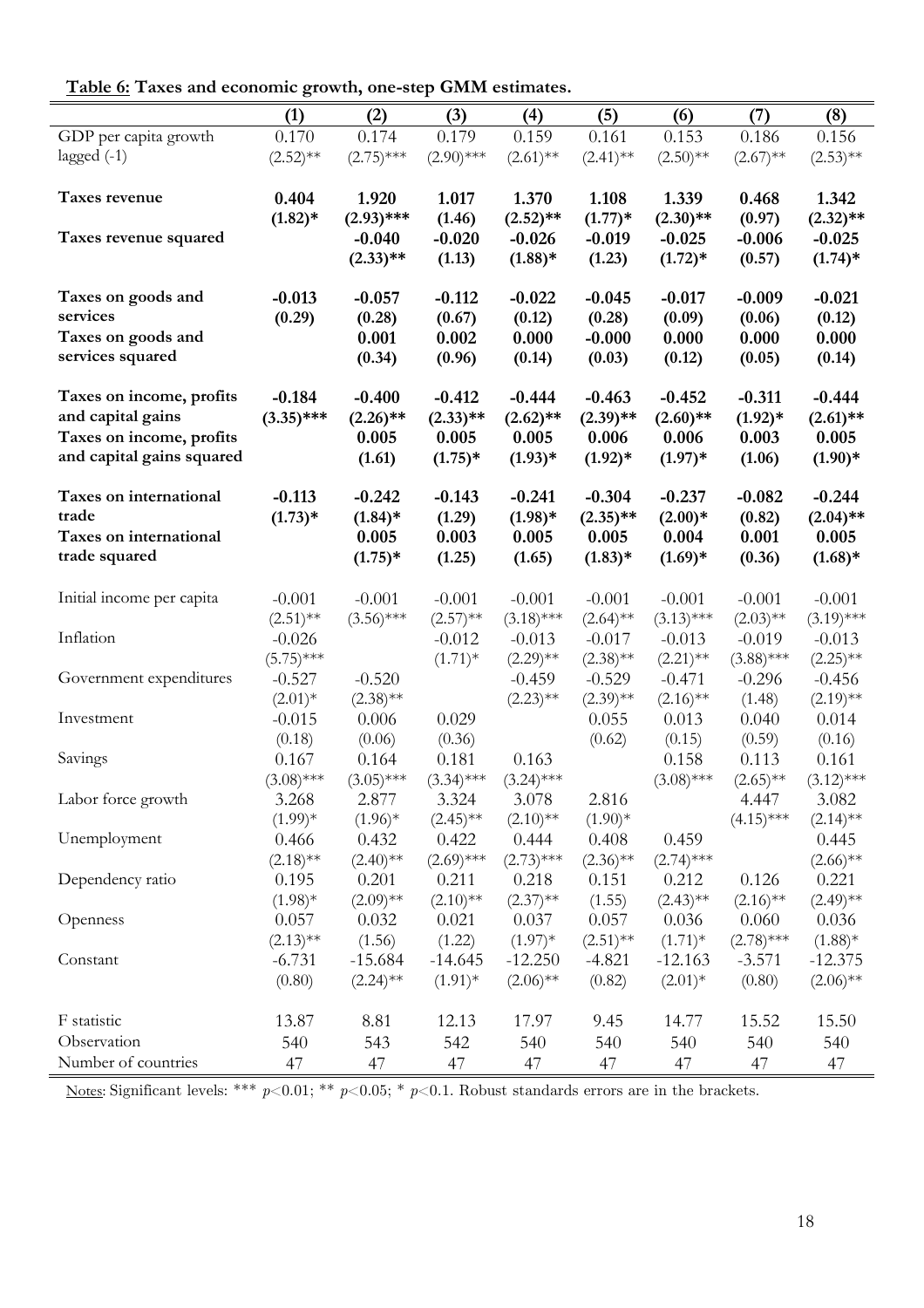#### **Appendix B: Figures**





Source : Author, based on the data.





Source: Author, based on the data.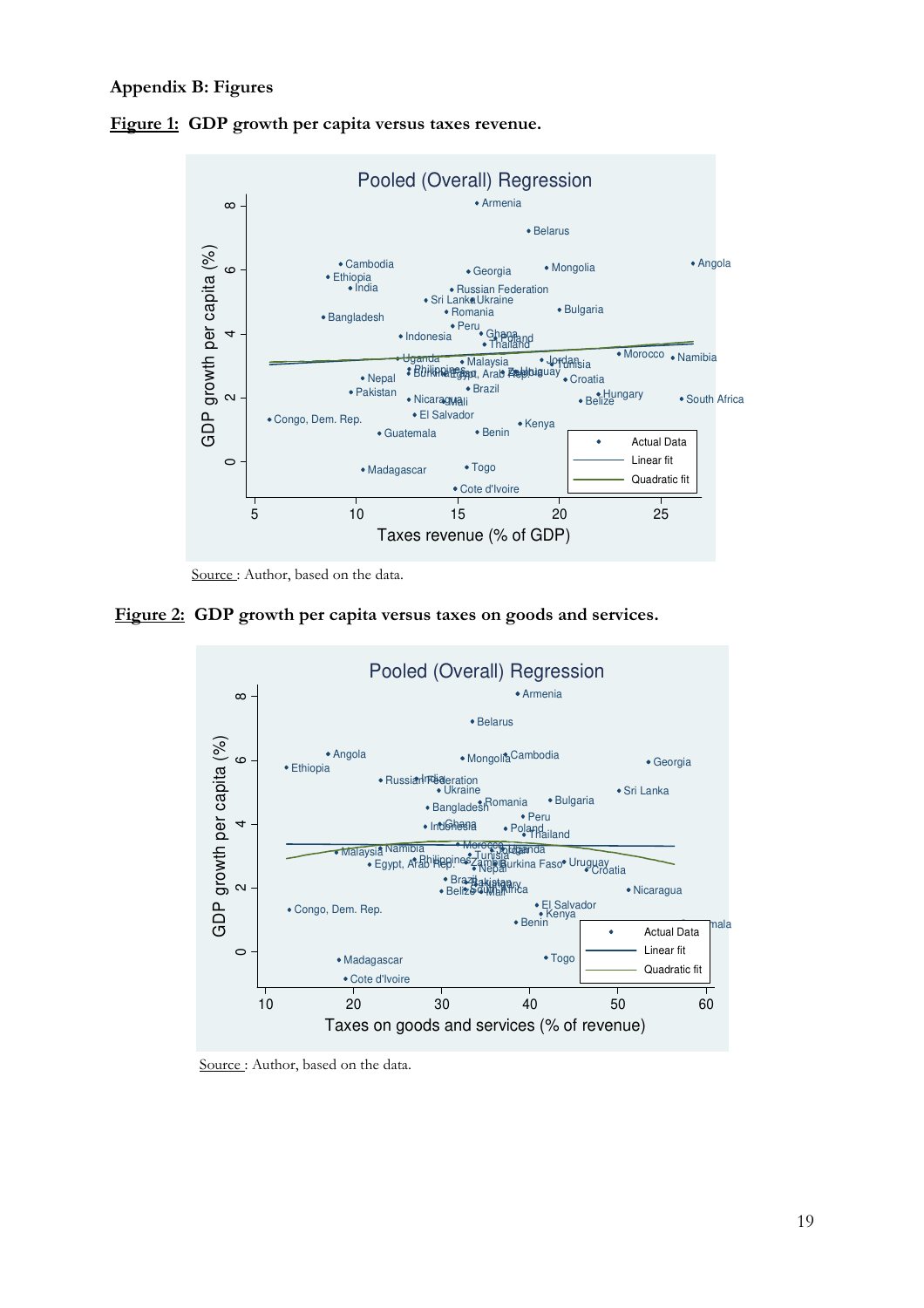



Source: Author, based on the data.

 **Figure 4: GDP growth per capita versus taxes on international trade.** 



Source: Author, based on the data.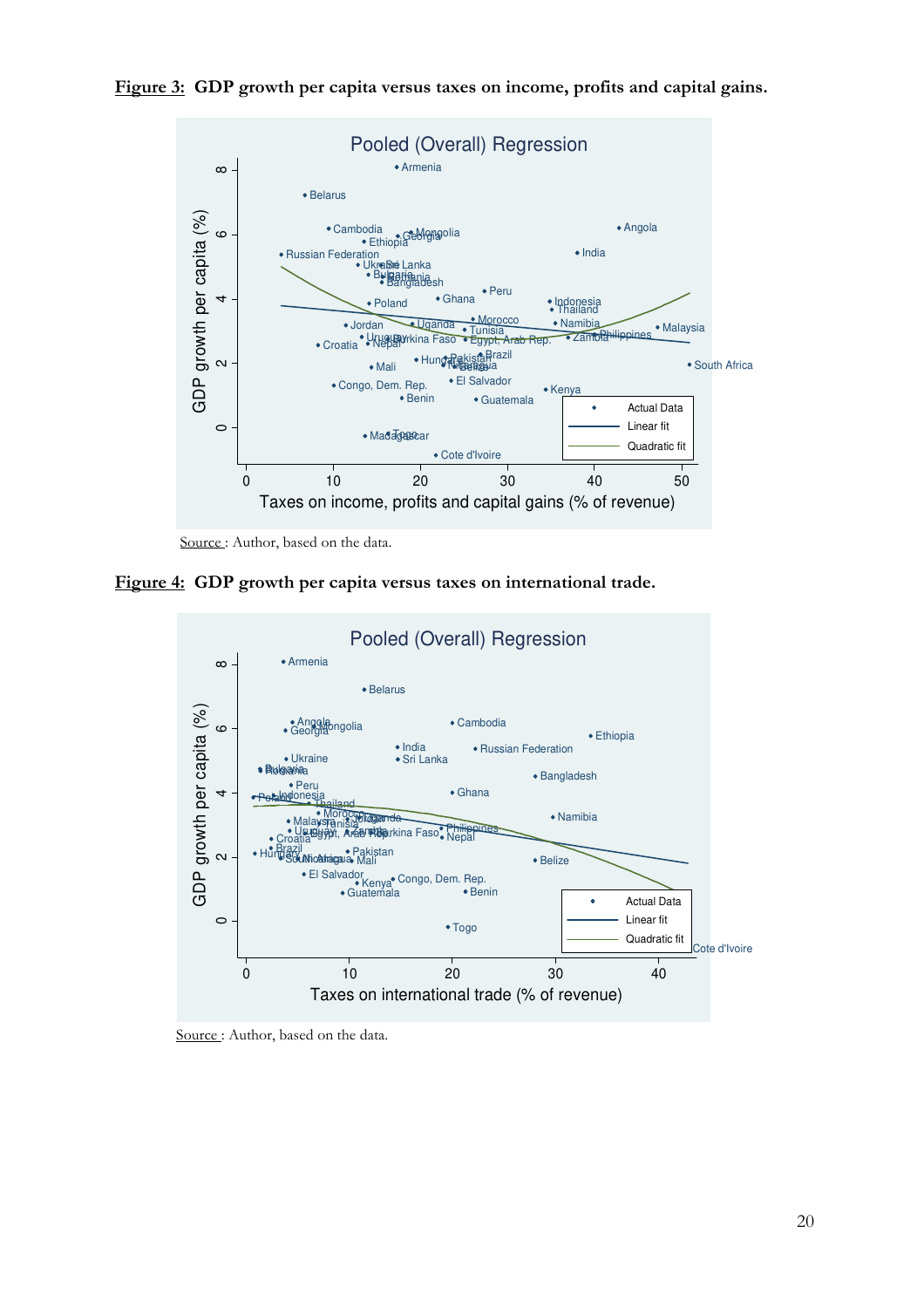## **Appendix C: Country list**

Angola Armenia Bangladesh Belarus Belize Benin Brazil Bulgaria Burkina Faso Cambodia Congo. Dem. Rep. Cote d'Ivoire Croatia Egypt. Arab Rep. El Salvador Ethiopia Georgia Ghana Guatemala Hungary India Indonesia Jordan Kenya Madagascar Malaysia Mali Mongolia Morocco Namibia Nepal Nicaragua Pakistan Peru Philippines Poland Romania Russian Federation South Africa Sri Lanka Thailand Togo Tunisia Uganda Ukraine Uruguay Zambia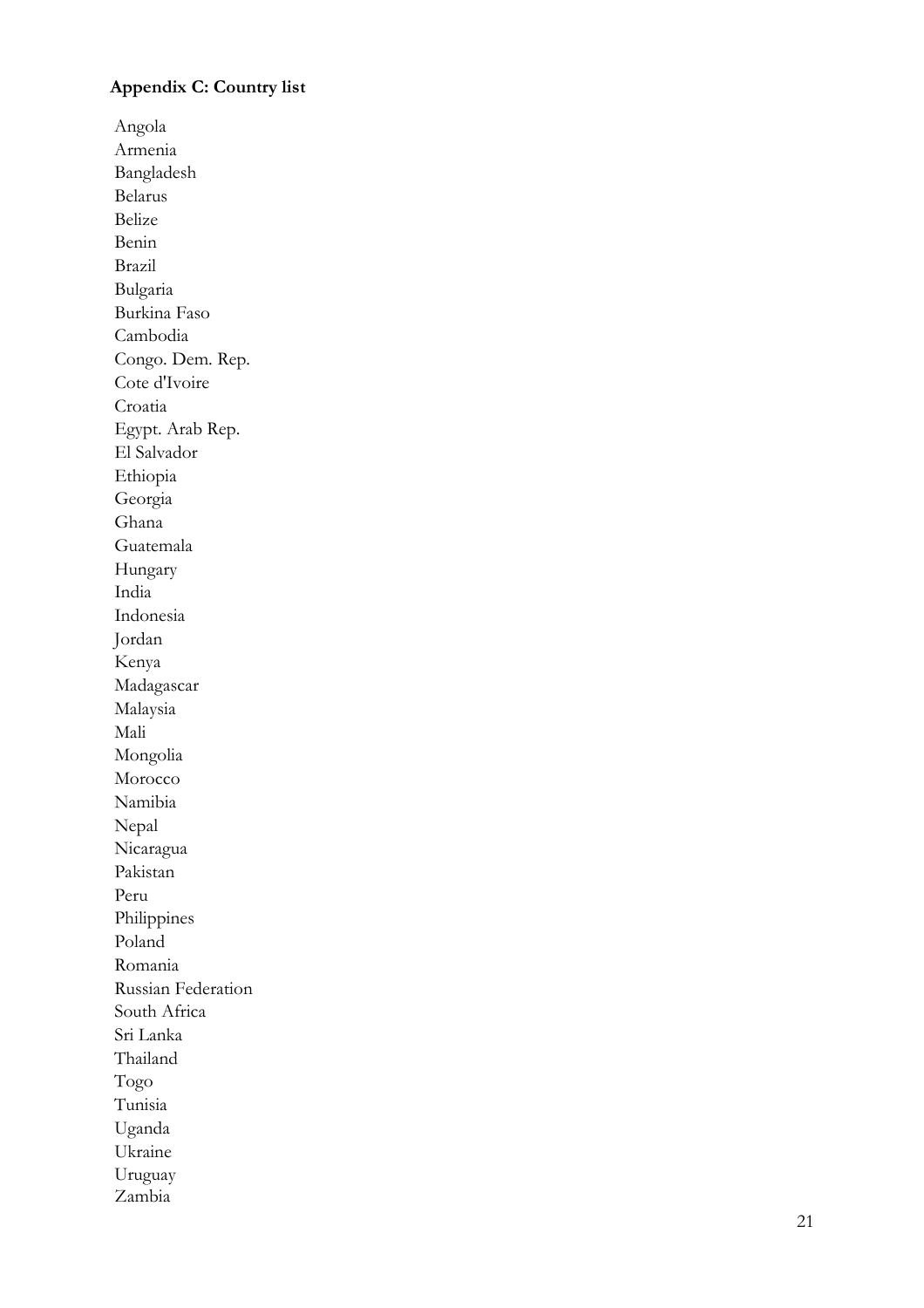#### **References**

- Agell, J., Ohlsson, H. and Thoursie, P. (2006), "Growth effects of government expenditure and taxation in rich countries: A comment*"*, *European Economic Review*, 50(1), 211-218.
- Agénor, P.-R. (2005), "*L'économie de l'ajustement et de la croissance"*, Mimeo, Washington, World Bank, 2000, 848 p.
- Arellano, M. and Bond, S. (1991), "Some Tests of Specification for Panel Data: Monte Carlo Evidence and an Application to Employment Equations", *Review of Economic Studies*, Volume 58, Issue 2, April, Pages 277-297.
- Arellano, M. and Bover, O. (1995), "Another look at the instrumental-variable estimation of error-components models", *Journal of Econometrics*, vol. 68, n°1, p. 29-52.
- Baunsgaard, T. and Keen, M. (2005), "Tax Revenue and (or) Trade Liberalization", Washington, DC: IMF.
- Barro, R. (1991), "Economic growth in a cross-section of countries", *Quarterly Journal of Economics*, 106(2), 407-443.
- Bergh, A. and Karlsson, M. (2010), "Government size and growth: accounting for economic freedom and globalization", *Public Choice*, 142, 195-213.
- Blundell, R, and Bond, S. (1998), "Initial conditions and moment restrictions in dynamic panel data models", Journal of Economics, vol. 87, n°1, p.115-143.
- Bonu, N. S. and Pedro Motau, P. (2009),"The impact of income tax rates (ITR) on the economic development of Botswana", *Journal of Accounting and Taxation*, Vol.1 (1), pp. 008-022, April. http://www.academicjournals.org/JAT.
- Bujang, I., Hakim, T. A. and Ahmad, I. (2013) "Tax Structure and Economic Indicators in Developing and High-income OECD Countries: Panel Cointegration Analysis", *Procedia Economics and Finance*, Volume 7, Pages 164–173.
- Canavire-Bacarreza, G., Martinez-Vazquez, J. and Vulovic, V. (2013), ''Taxation and Economic Growth in Latin America'', *Inter-American Development Bank (IDB).*
- Dackehag, M. and Hansson, A. (2012), "Taxation of income and economic growth: an empirical analysis of 25 rich OECD countries", *Working Paper* 2012:6, Department of Economics, Lund University, March.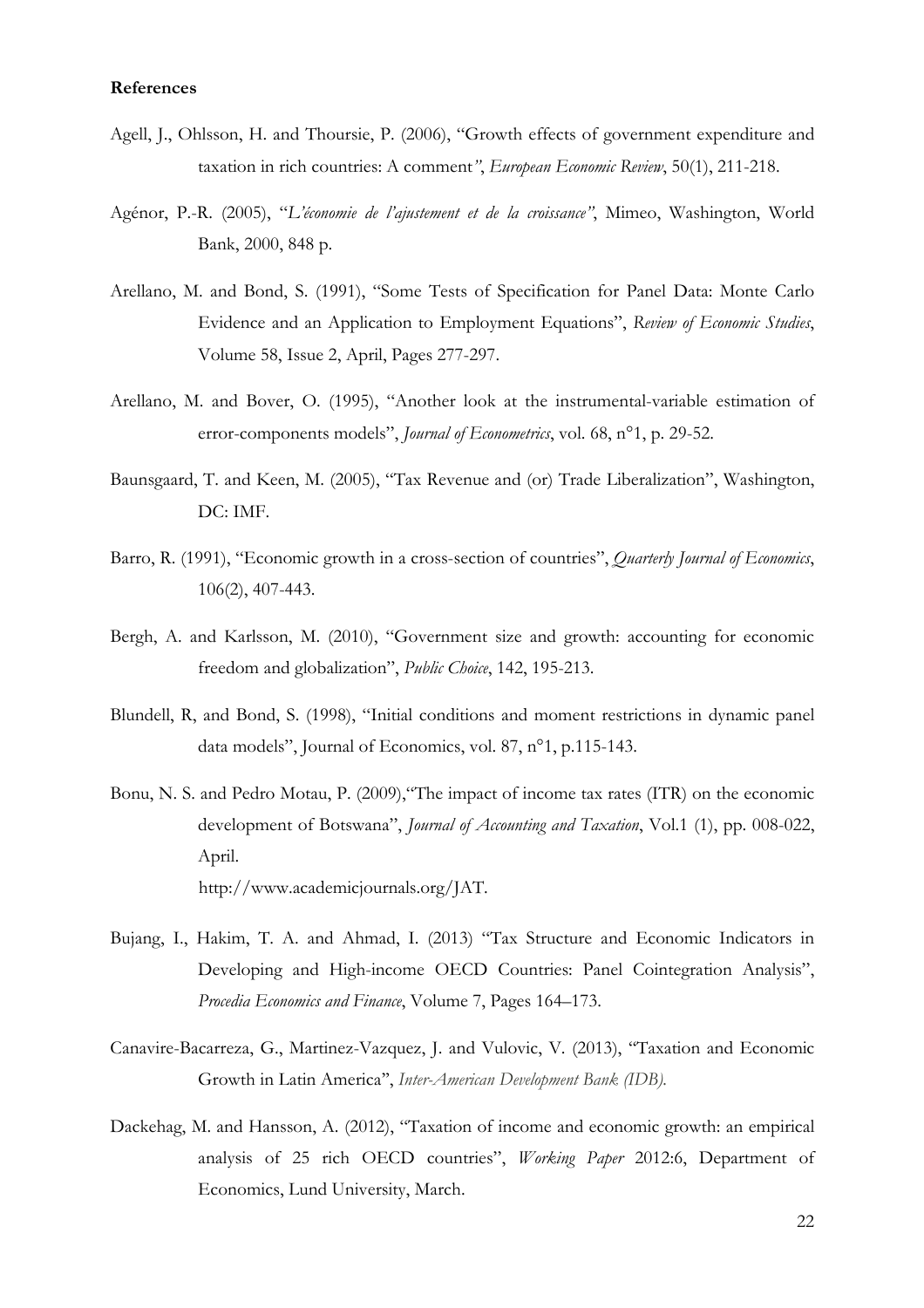- Devaranjan, S., Swaroop, V. and Zou, H. (1996), ''The composition of public expenditures and economic growth'', *Journal of Monetary Economics*, 37, 313-344.
- Easterly, W. and Rebelo, S. (1993), "Marginal income tax rates and economic growth in developing countries'', *European Economic Review* 37, 4099417 North-Holland.
- Fjeldstad, O-H. (2013), ''A review of donor support to strengthen tax systems in developing countries'', WIDER Working Paper No. 2013/010, February.
- Fölster, S. and Henrekson, M. (2001), "Growth effects of government expenditure and taxation in rich countries'', *European Economic Review*, 45, 1501- 1520.
- Fölster, S. and Henrekson, M. (2006), "Growth effects of government expenditure and taxation in rich countries, A reply'', *European Economic Review*, 50, 219-221.
- Gordon, R. and Li, W. (2005), "Tax structures in developing countries: many puzzles and a possible explanation'', *Working Paper* 11267, March. http://www.nber.org/papers/w11267.
- Ghura, D. and Hadjimichael, M. (1996), "Growth in Sub-Saharan Africa", *IMF Staff Papers*, vol. 43, n° 3, p. 605-631.
- IMF (2011), "Revenue Mobilization in Developing Countries", Policy Paper prepared by the Fiscal Affairs Department (8 March). Washington, DC: International Monetary Fund.
- Mascagni, G., Moore, M. and Mccluskey, R. (2014), ''Tax revenue mobilistation in developing countries: issues and challenges'', *European Parliament*, EXPO/B/DEVE/2013/35, April.
- Mendoza, E. G., Milesi-Ferretti, G. M. and Asea. P. (1996), "On the Ineffectiveness of Tax Policy to Alter Long-Run Growth: Harberger's Superneutrality Conjecture", Federal Reserve Board of Governors. *Mimeo*.
- Nubukpo, K. (2007), "Dépenses publiques et croissance des pays de l'Union éconmique et monétaire ouest-africaine (UEMOA)", *Afrique contemporaine*, 2007/2 n° 222, p. 223- 250. DOI : 10.3917/afco.222.0223.
- Ojo, O. and Oshikoya, T. (1995), "Determinants of Long Term Growth: Some African Results", *Journal of African Economies*, vol. 4, n° 2, p. 163-191.